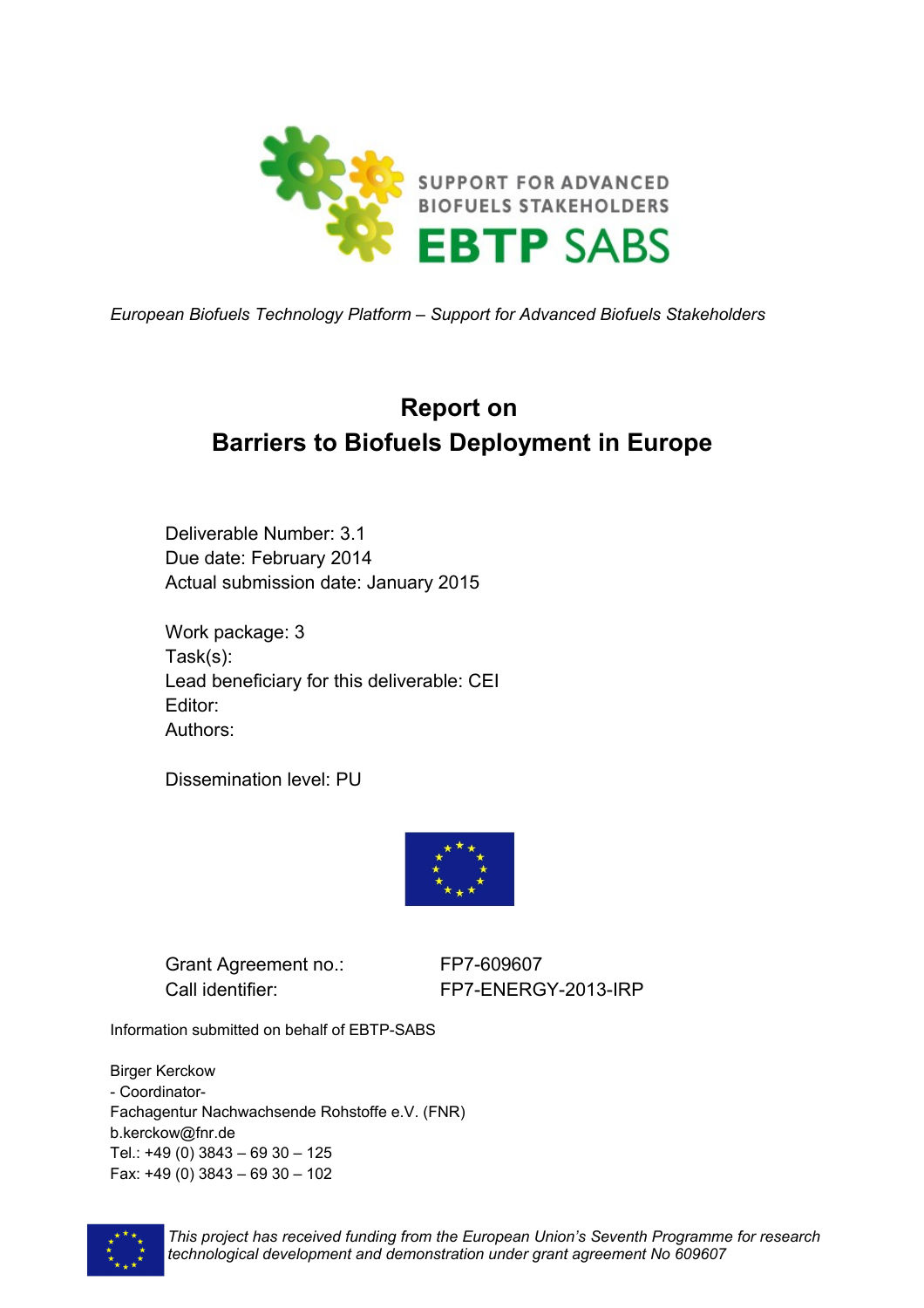

*European Biofuels Technology Platform – Support for Advanced Biofuels Stakeholders*

# **Report on Barriers to Biofuels Deployment in Europe**

**FINAL DRAFT**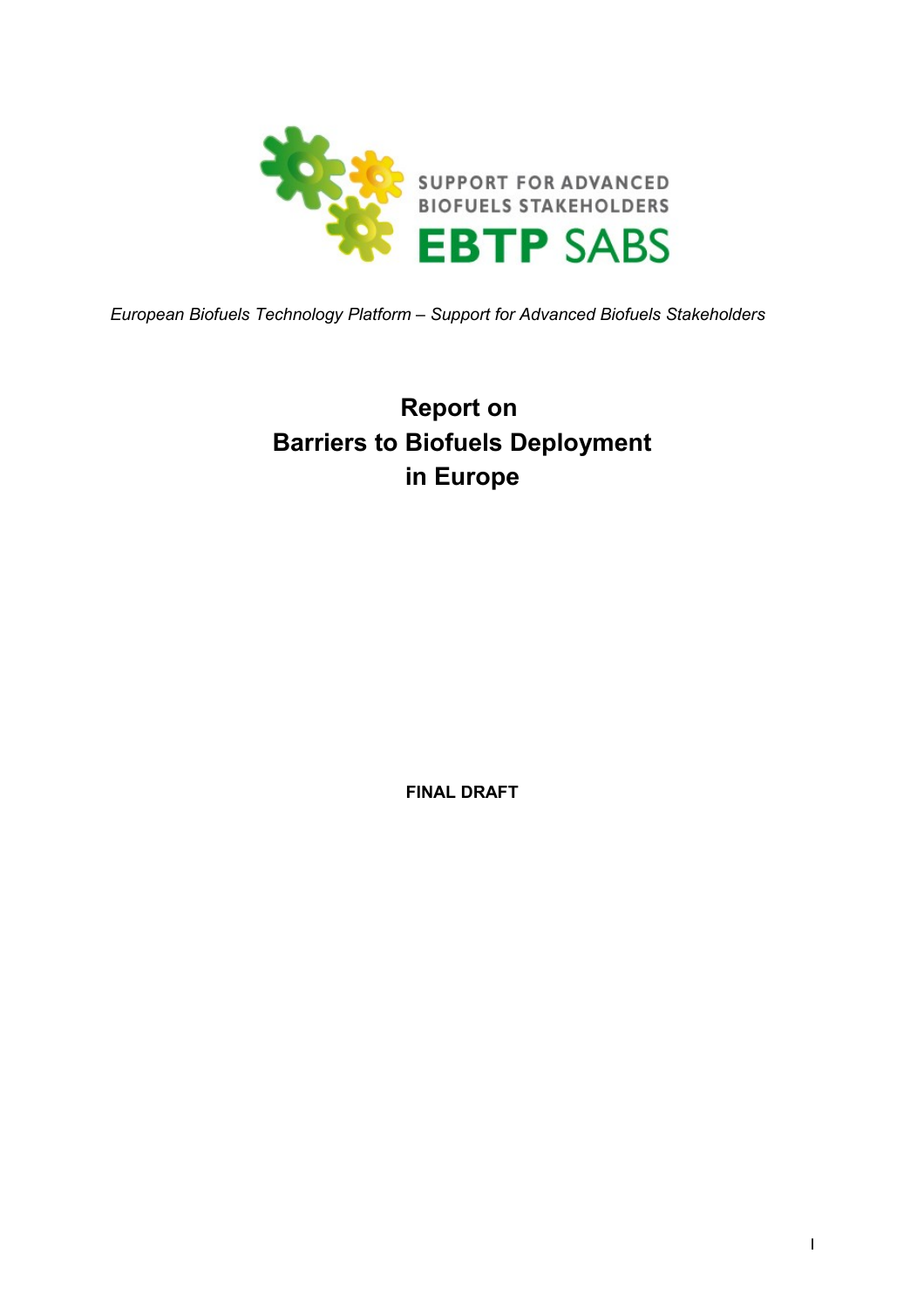#### **PROJECT PARTNERS**

FNR – Fachagentur Nachwachsende Rohstoffe e.V., Germany

Ltd, UK

BE2020 – BIOENERGY 2020+ GmbH, Austria

INCE – CEI – Iniziativa Centro Europea, Italy

# CPL – CPL Scientific Publishing Services

bioenergy<sub>2020+</sub>

cplpress



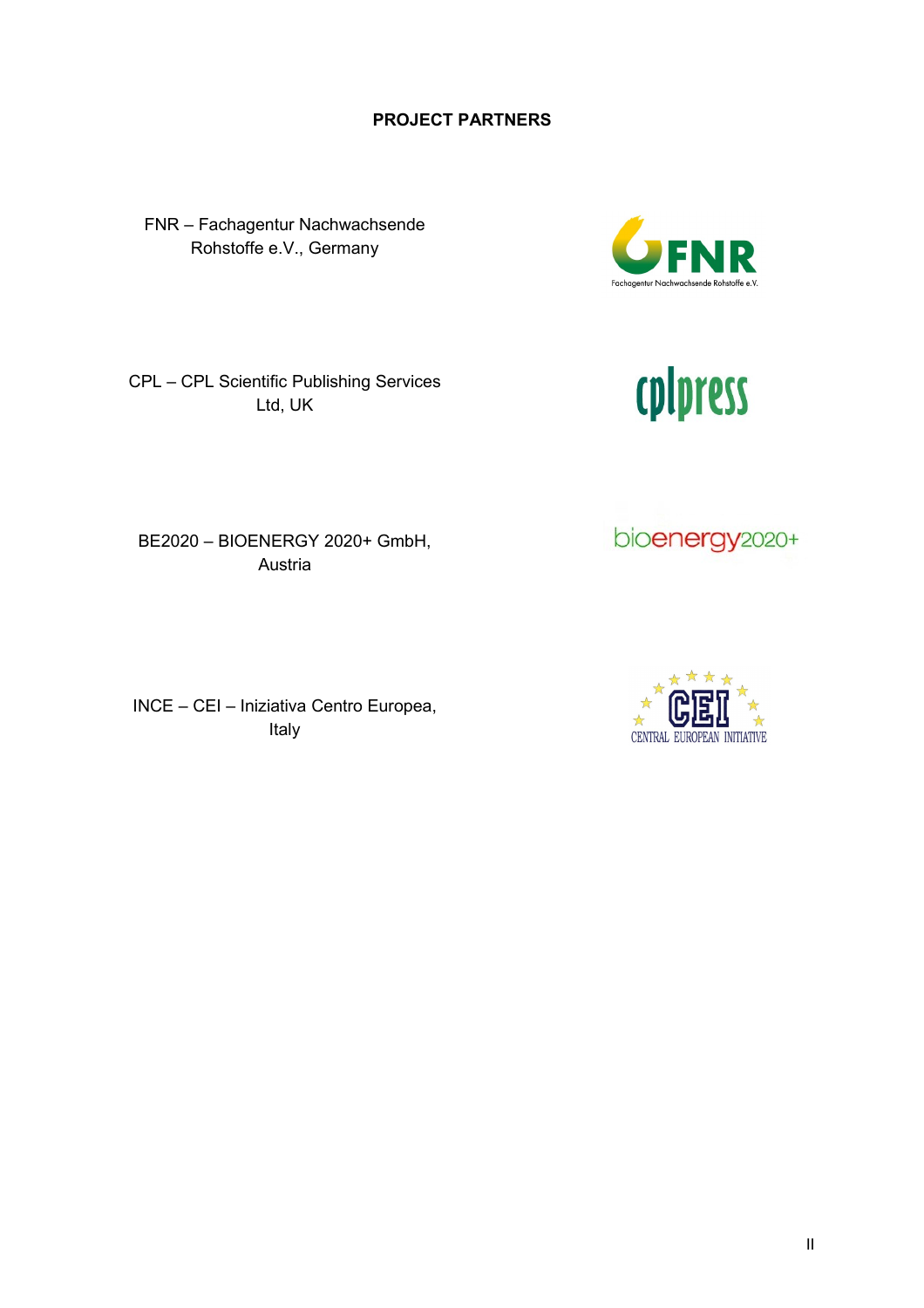#### **EXECUTIVE SUMMARY**

Technologies for the conversion of biomass are evolving rapidly, and their deployment on commercial scale is crucial for triggering a sustainable advanced biofuels industry that would bring substantial environmental and socio-economic paybacks. Notwithstanding the many (potential) benefits, the implementation of commercial scale projects is slowed down by factors that are not only directly connected with the global crisis or national economic trends.

EBTP-SABS acknowledges the importance of identifying barriers that are hindering the realization of the potentials of advanced biofuels industry in EU28 and beyond, so to contribute to removing them through targeted recommendations and strategic advice. To this end, the Consortium carried out an assessment among representatives of different entities in several EU and non-EU Countries. Not pretending to statistical relevance, the data summarized in the present report represent quite clearly the stance and the outlook of stakeholders that look at the perspectives of the advanced biofuels industry from the point of view of governments and governmental agencies, of the Academia and of the business community.

The responses quite unequivocally show that technological barriers are being removed, or significantly mitigated; at the same time, new obstacles are jeopardizing the deployment of advanced biofuels industries. Respondents clearly indicate two main weaknesses: a frail biomass market that needs to strengthen value chains in the context of a growing competition between different end-uses and relevant variability of prices; and an uncertain framework where uncertainty of EU strategies and trends couple with inconsistencies at national level and, more generally, with the lack of coherent strategies and action plans. Unmistakably, both factors are deterring investors, so that the whole sector is facing a goslow. On the other hand, non-technological barriers can benefit from soft measures and coordinated actions. The aim of this Report is to feed the debate on how to most effectively overcome such hurdles with the support of the EBTP.

.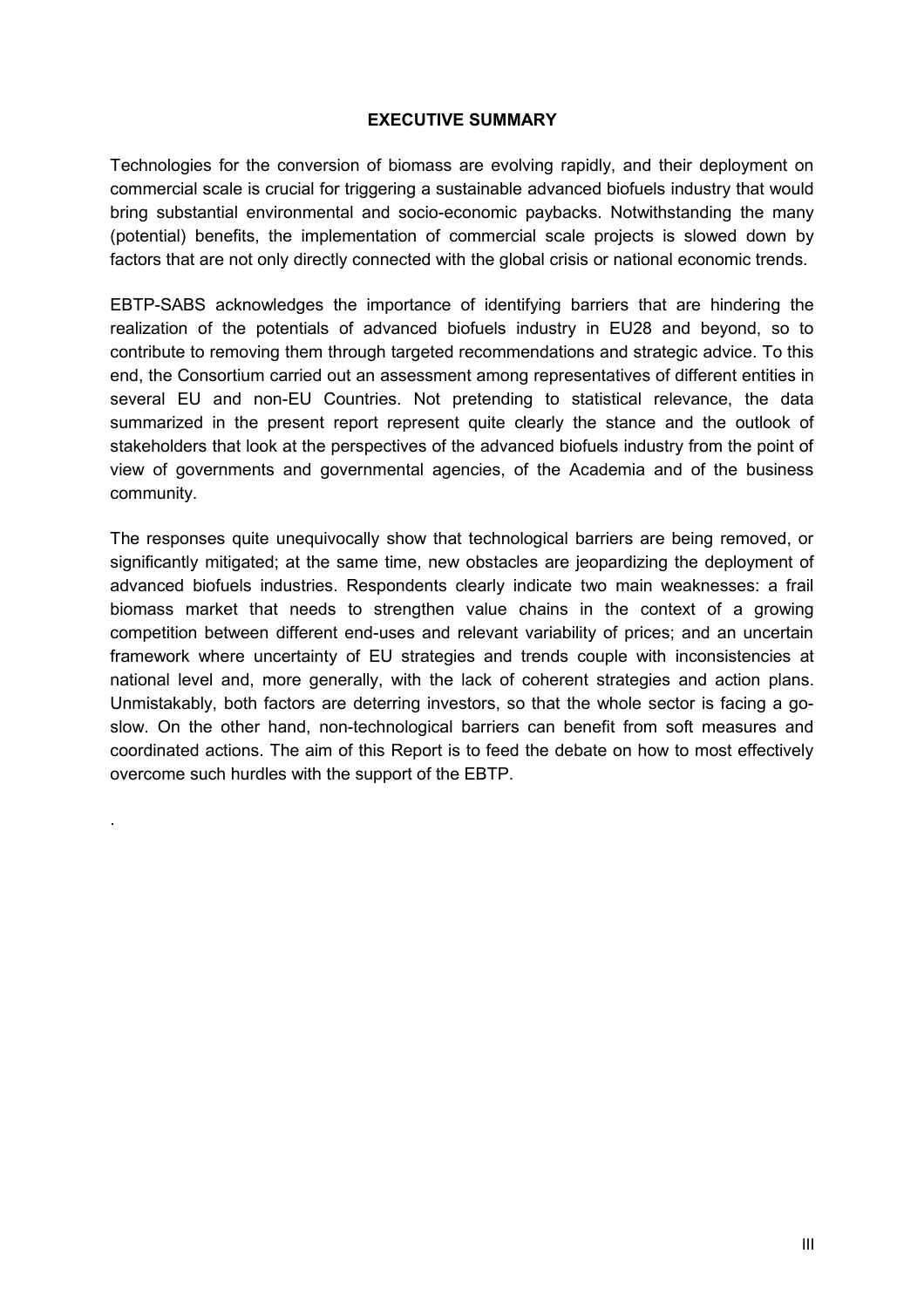#### **TABLE OF CONTENT**

| 3 REGULATORY FRAMEWORKS AND INITIATIVES TO PROMOTE SUPPLY OF         |  |
|----------------------------------------------------------------------|--|
| 4 DEMONSTRATION OF INNOVATIVE ADVANCED BIOFUELS TECHNOLOGIES 10      |  |
| 5 IMPACT OF EC POLICIES ON COMMERCIAL DEPLOYMENT OF ADVANCED         |  |
| 6 MECHANISMS TO IMPROVE MARKET DEVELOPMENT AND STIMULATE             |  |
| 7 IMPROVING CONFIDENCE IN BIOFUELS: CONSUMERS AND MEDIA TO POLITICAL |  |
|                                                                      |  |

### **LIST OF FIGURES AND TABLES**

| FIGURE 1: INFLUENCING FACTORS TO THE BIOFUELS DEPLOYMENT2 |  |  |  |  |  |  |                                                               |  |  |
|-----------------------------------------------------------|--|--|--|--|--|--|---------------------------------------------------------------|--|--|
|                                                           |  |  |  |  |  |  | FIGURE 2: SUMMARY OF CURRENT EU BIOMASS POTENTIAL (MTOE) OVER |  |  |
|                                                           |  |  |  |  |  |  |                                                               |  |  |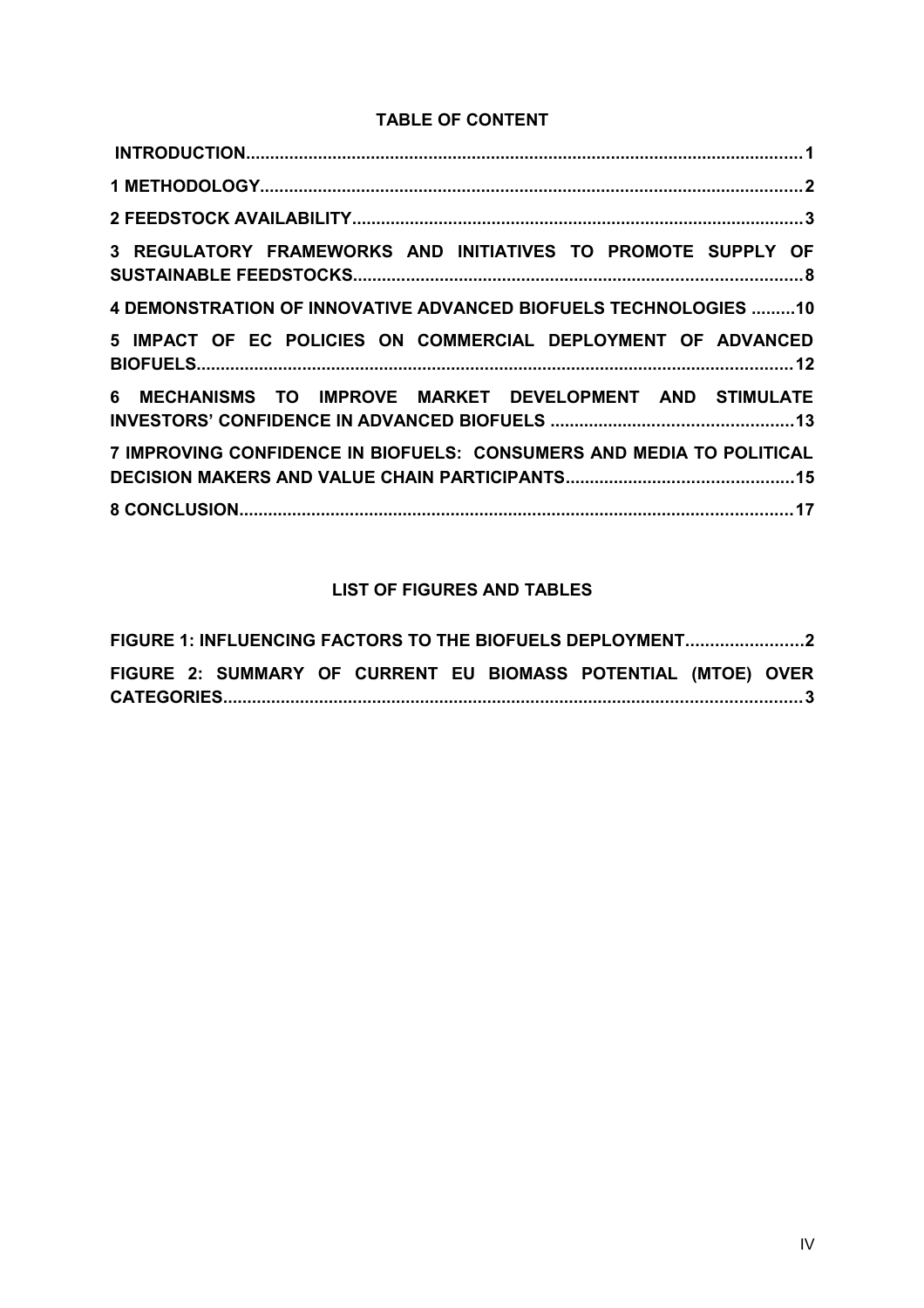#### *Document Information*

| <b>Project Title</b>                   | <b>EBTP-SABS</b> |
|----------------------------------------|------------------|
| Deliverable nature                     | Report           |
| <b>Dissemination Level</b>             | PU               |
| Start Date of the Project              | 01.08.2013       |
| Duration                               | 36 months        |
| <b>Contractual Delivery Date</b>       |                  |
| <b>Actual Delivery Date</b>            |                  |
| <b>Status</b>                          | Final            |
| Contractual                            | ۰                |
| Version                                | 1                |
| <b>Total Number of Pages</b>           |                  |
| Work Package Number                    | 3                |
| <b>Work Package Leader</b>             | <b>FNR</b>       |
| <b>Lead Beneficiary of Deliverable</b> | <b>CEI</b>       |

#### *Revision Table*

| Issue Date of<br><b>lissue</b> | Modifications | Author |
|--------------------------------|---------------|--------|
|                                |               |        |
|                                |               |        |
|                                | -             |        |
|                                |               |        |
|                                |               |        |
|                                |               |        |

### *Registration of Internal Approvals*

|  | Internal Ref. Classification Distributed to: Date of Approval |
|--|---------------------------------------------------------------|
|  |                                                               |
|  |                                                               |
|  |                                                               |
|  |                                                               |
|  |                                                               |
|  |                                                               |
|  |                                                               |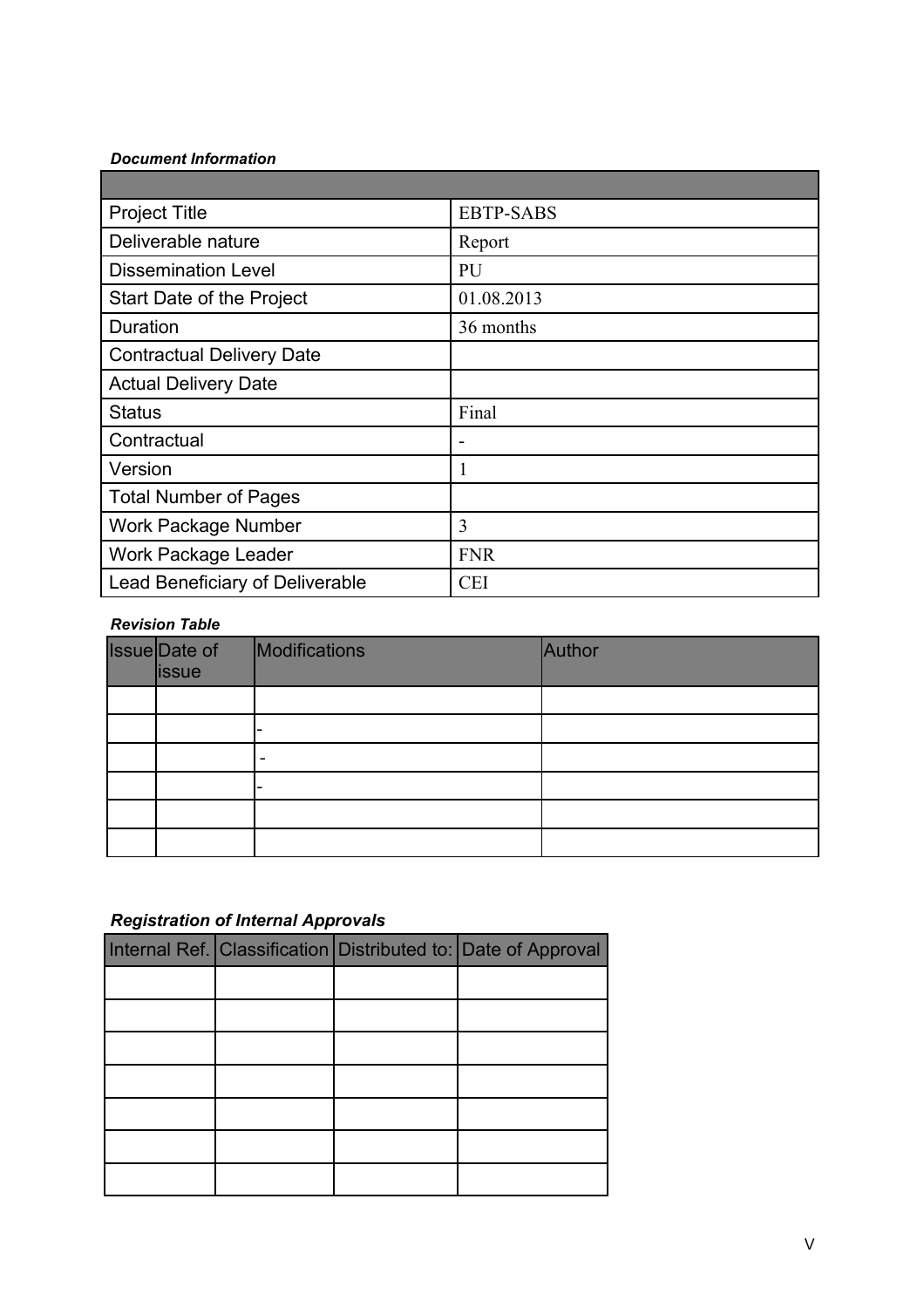#### **LIST OF ABBREVIATIONS**

- AP Autonomous Province
- CHP Combined heat and power
- DfT Department for Transport
- e. g. for example
- EnC Energy Community Contracting Parties
- EU European Union
- FFV Flexible Fuel Vehicle
- FQD Fuel Quality Directive
- GHG Green House Gas
- i. e. id est
- iLUC Indirect Land Use Changes
- ISCC International Sustainability and Carbon Certification
- LPU Local Public Utility
- MS Member State
- Mtoe Million Tonnes of Oil Equivalent
- NREAP National Renewable Energy Action Plan
- PPP Private Public Partnership
- RED Renewable Energy Directive
- RTFC Renewable Transport Fuel Certificates
- SME Small and Medium Enterprises
- UCO Used cooking oil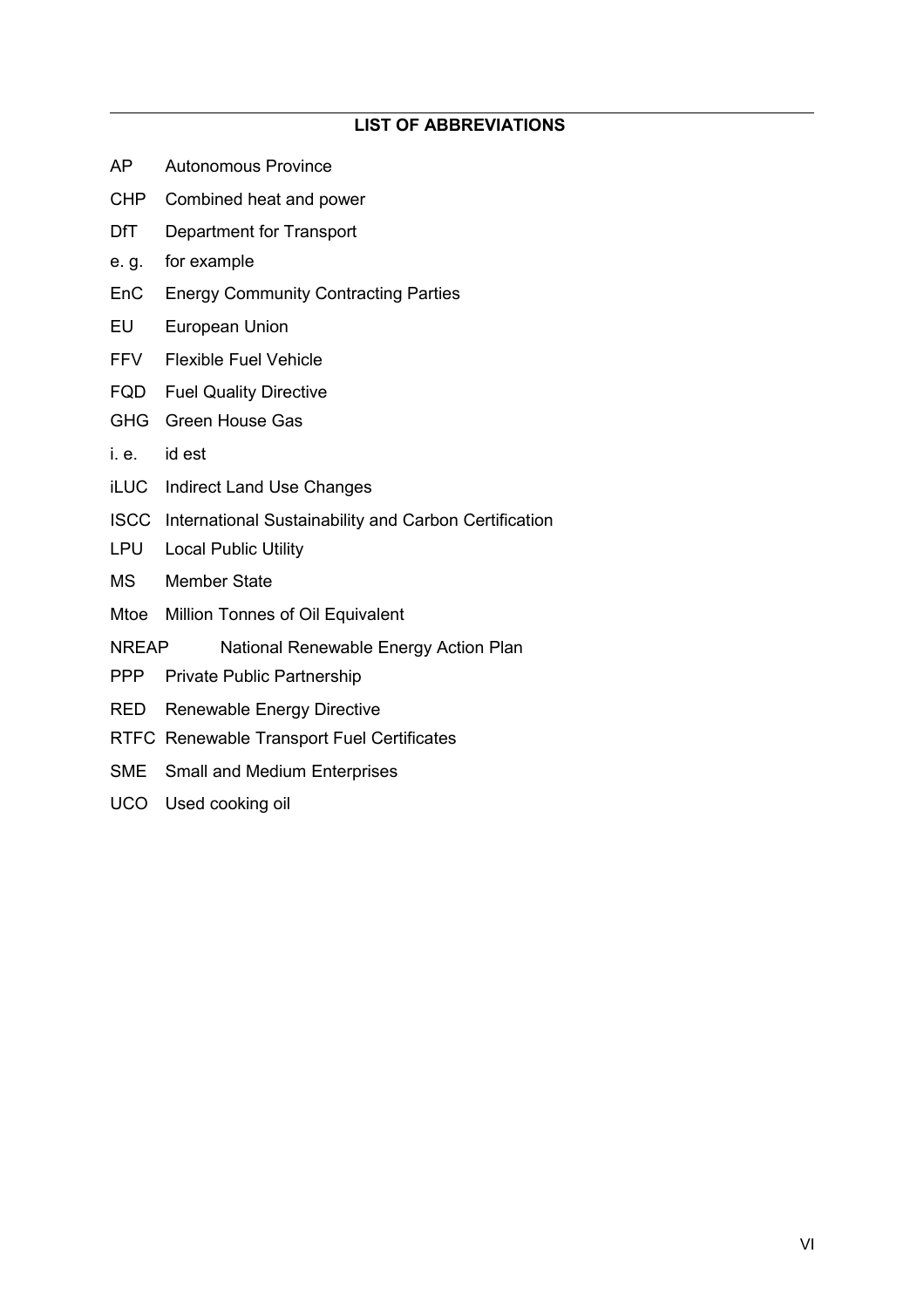

### **Introduction**

The European Union (EU) has set objectives on renewable energy and sustainable biofuels to tackle the challenges of climate change and energy security.

In 2013, nearly 13.6 Mtoe (Million Tonnes of Oil Equivalent) of biofuels were consumed in EU 28, totalling to 4.7 % (volume basis) of road transport fuels. This shows a downturn in comparison to 2012 where 14.6 Mtoe biofuels were consumed in the EU. Still, biofuels are expected to contribute to meeting the lion share of the EU 2020 target of 10 % renewable energies in the transport sector.

Since 2009, the European Renewable Energy Directive (RED) and the European Fuel Quality Directive (FQD) have set sustainability criteria for biofuels and objectives regarding the contribution to Green House Gas (GHG) reduction. These become particularly stringent in the amendments that the EU Energy Council agreed upon in June 2014 that reflect concerns over the sustainability and GHG reduction benefits of some biofuels.

The amendments concern particularly the following aspects:

- **Mitigation of indirect land-use change (ILUC) emissions through a threshold of 7 %** of the final consumption of energy in transport in 2020 **for conventional biofuels** to count towards the renewable energy directive target;
- **Encouragement of the transition to second and third generation ("advanced") biofuels**, by inviting EU Member States to set national targets for advanced biofuels based on a reference value of 0.5 percentage points of the 10 % target for renewable energy in transport of the RED.
- New Annex IX of the renewable energy directive (EC 2009a) contains **feedstocks for advanced biofuels that count double towards the targets;**
- **Additional incentives for advanced biofuels** by extending the tool of statistical transfers of the renewables directive to cover such advanced biofuels, the double counting of the contribution of these biofuels is extended to the overall renewables energy targets;
- **Provision of incentives to generate electricity from renewable sources** in order to reduce greenhouse gas emissions in transport. In this regard, a multiplication factor of 5 for electricity from renewable sources in electric road vehicles and of 2.5 for electrified rail transport were introduced;
- **ILUC reporting on greenhouse gas emission savings** from the use of biofuels will be carried out by the Commission on the basis of data reported by member states; for that purpose, provisional estimated ILUC factors are included in new Annexes to the renewables and fuel quality directives;

Even though the EU2020 targets are far from being met, the development of advanced biofuels capacities is slowing down. In January 2014 the European Commission presented the 2030 framework for climate and energy policies. One main change compared to the 2020 targets is that the Commission does not anymore include targets for renewable energy or the greenhouse gas intensity of fuels used in the transport sector or any other sub-sector after 2020. Previously, the Commission has already indicated, that food-based biofuels should not receive public support after 2020. The focus of policy development should be on second and third generation biofuels and other alternative, sustainable fuels, which is reflected in the 2030 decision.

This report aims at spotlighting country-specific bottlenecks hindering more active engagement of the industry to realize the potentials of advanced biofuels.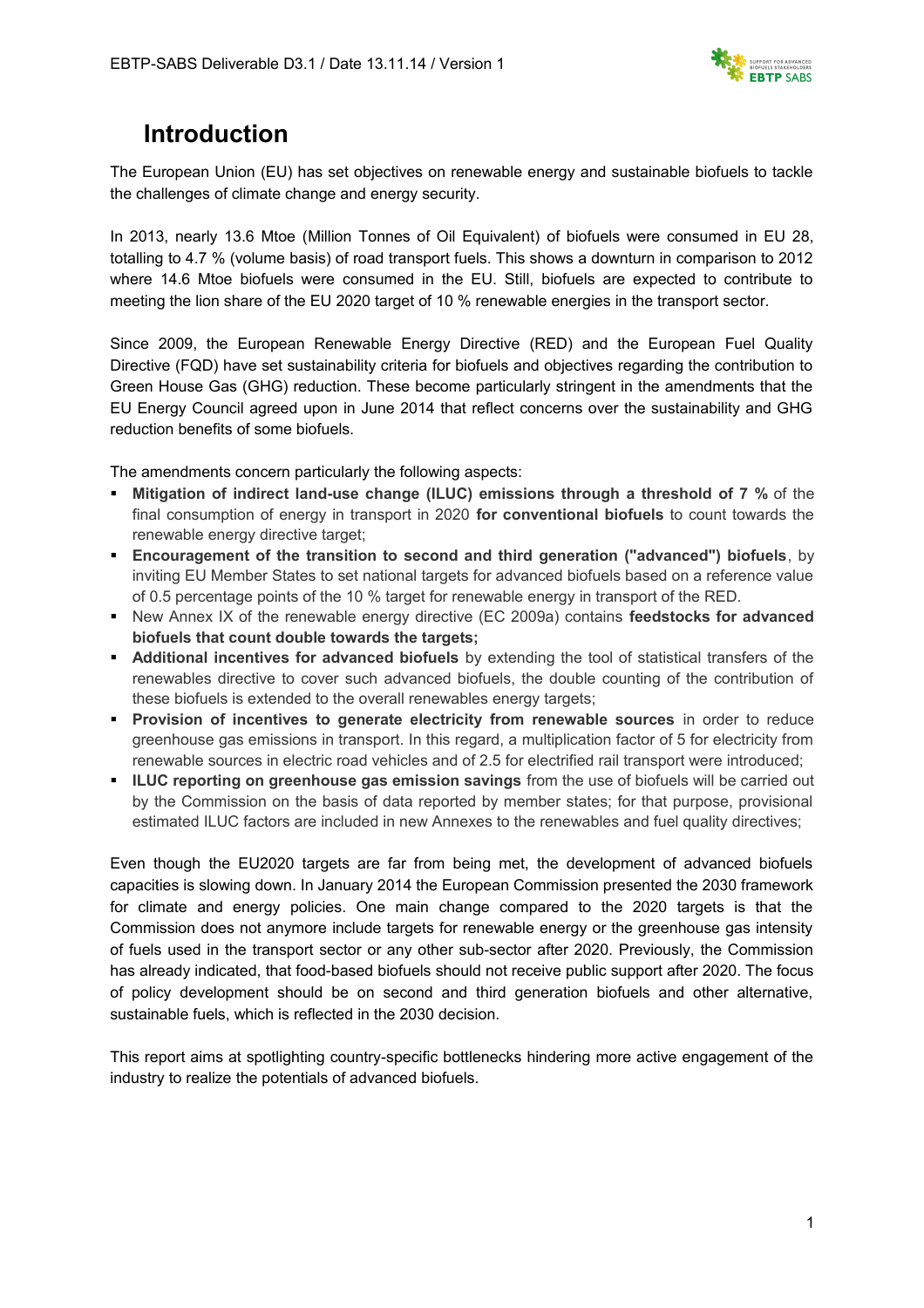

### **1 Methodology**

A short questionnaire was sent to Governments, Line Ministries, Agencies and Associations in EU28 and Energy Community Contracting Parties (EnC) in mid-2014.

Detailed feedback was received from 14 countries: France, Netherlands, Norway, Spain, Sweden, Latvia, Germany, Greece, Hungary, Kosovo<sup>[1](#page-8-0)</sup>, Macedonia, Moldova, Poland and United Kingdom. Responses snapshot the challenges faced in developing national strategies for advanced biofuels, with particular regard to feedstock availability, technology demonstration and market development. As this report mainly builds on the input from the different national agencies it cannot provide a balanced overview across Europe.

The questionnaire consisted of six open questions (the list is provided in Annex 1 to this report), aiming at identifying main barriers to biofuels deployment in each country. The questions are based on previously identified factors which are influencing the biofuels deployment (see Figure 1). The responses highlight country-specific bottlenecks, but also challenges that are common to all and that would benefit from coordinated policies and integrated solutions.



#### **Figure 1: Influencing factors to the biofuels deployment**

The questions treated the following topics from a country-specific viewpoint:

- availability of feedstocks;
- access to funding, in particular for investment in demonstration of innovative technologies;
- impact of EU policies;

<span id="page-8-0"></span>1

- promotion of market uptake for advanced biofuels;
- improving consumers' confidence through certification and validation;
- improving the investment climate and rising the awareness of the business community, decision-makers and of the actors along the advanced biofuels value chain (suppliers, technology providers, fuel distributers)

The questionnaires have been processed by the EBTP-SABS team that summarized responses in the present report following the identified topics. Key findings have been summarized on the top of each chapter. Suggestions for a way to overcome the identified hurdles are given at the end of the related paragraph.

This designation is without prejudice to positions on status, and is in line with UNSC 1244 and the ICJ Opinion on the Kosovo Declaration of Independence.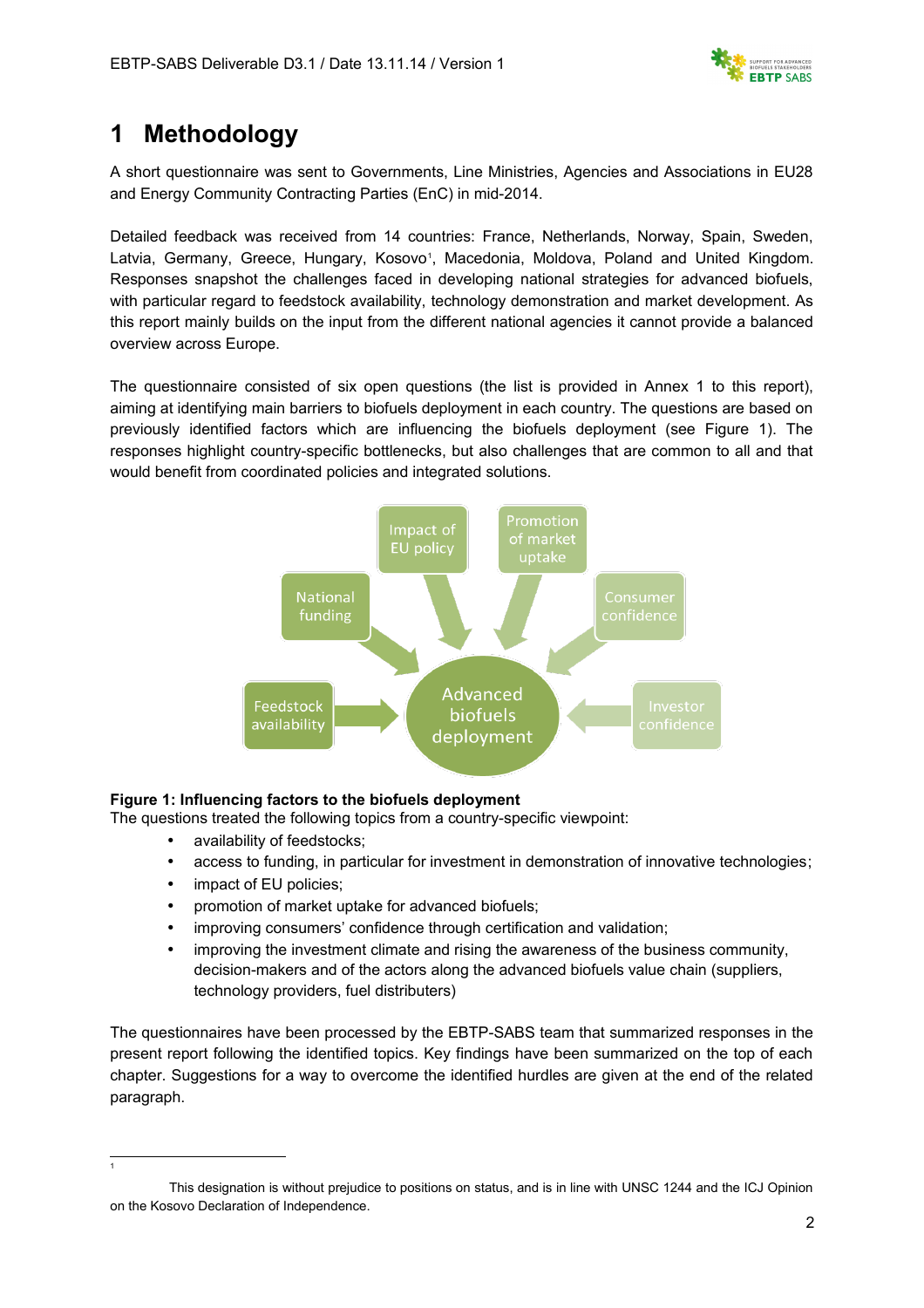

### **2 Feedstock availability**

The **Atlas of EU biomass potentials** (ELBERSEN ET AL 2012), developed in the framework of the FP7 project **Biomass Futures**, provides quantitative and spatially explicit estimates of potential biomass supply available across the EU Member States.

The Atlas shows that the physical biomass potentials totals, at present, to 314 Mtoe of bioenergy resources (see Figure 1), while this figure is expected to grow in both a 2020 and 2030 perspective (429 Mtoe in 2020 and 411 Mtoe in 2030, according to the reference scenario; 375 Mtoe in 2020 and 353 Mtoe in 2030 according to the sustainability scenario).



Source: Atlas of EU biomass potentials

#### **Figure 2: Summary of current EU biomass potential (MTOE) over categories**

In the next decades, the major growth is expected from agricultural residues, i.e. manure, straw and cuttings/prunings. Dedicated perennial crops are expected to expand most substantially in order to satisfy the demand for lignocellulosic biomass for either power, heat or advanced transport fuels.

The distribution of bioenergy resources varies among European countries, with bigger countries (Germany, France, Italy Poland) playing a leading role together with those that have relevant agricultural and forestry sectors. However, variations in the distribution of biomass production are expected, with a decrease in the production of Germany and Italy, while the production of France, Spain, Poland and Romania is likely to grow.

Nordic countries, the Baltic States and France concentrate the largest forestry potential, which is expected to remain stable. The availability of woody biomass from landscape care is expected to grow in the future.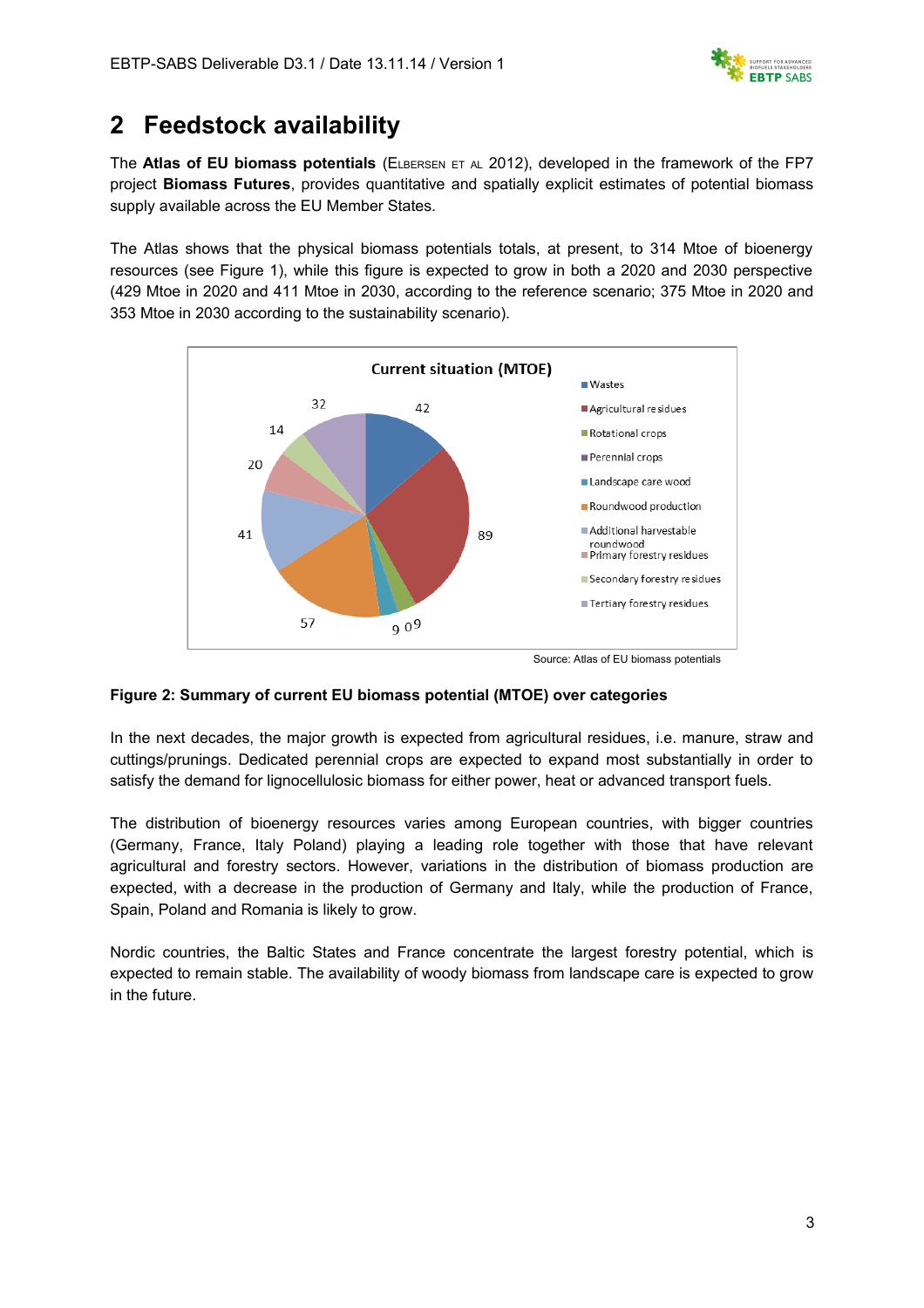

### **2.1 Agricultural and forestry wastes and residues**

### **KEY COMMENTS:**

**Availability and development of supply chains Land use and water use concerns Benchmarkability Preparedness of suppliers**

Respondents from EU 28 and EnC emphasized that feedstocks are abundantly available in their respective countries. In the case of conversion to bioethanol, for instance, most respondents see good perspectives for forestry biomass or other lignocellulosic residues that are deemed to meet sustainability criteria, as they typically do not compete with food production.

Respondents from Northern European countries (Sweden and Norway) highlight the potential of **wood waste***,* logging residues (branches and tops) and low value wood. These countries already have a long tradition in the forestry industry and expertise in logistics, feedstock properties and transformation/conversion processes. Research and development on advanced biofuels in Sweden is to a high degree focusing on technologies for utilizing primarily forest-based lignocellulosic feedstocks. Pilot and demonstration plants like GoBiGas, a plant for the indirect gasification of wood fuel for the production of SNG, or the pilot plant for gasification of black liquor and ensuing production of DME in Piteå are good examples of the Swedish endeavours.

A higher interest in **agricultural residues** is registered among respondents from other countries, like Spain, Poland (wheat, rye barley sugar beet, and oats), Hungary (maize, wheat, sunflower, barley, sugar beet) or Macedonia, where transformation of rice straw and tobacco residues are being investigated.

#### **KEY COMMENTS:**

- **Several EU studies and projects are ongoing (S2Biom, BERST, BiomassFuture) aiming at quantifying available residues at a higher level of geographical definition; relevant methodologies and tools are being developed and shall be available in the next years. These will allow having consistent information on the distribution and logistics of agricultural and forestry residues.**
- **Supply chains are being modelled, yet need to be further strengthened to become selfsufficient and economically viable; all categories of stakeholders shall be involved in a participatory decision-making process**
- **Bioenergy, including the possibilities offered by marginal and unutilized lands shall become a complementary topic to agricultural policies, thus allowing for rational water and land use; optimized use of residues, however, shall prevent from uncontrolled land use change reducing the attractiveness of energy crops;**
- **While the economics of 1st generation biofuels can be proven and assessed, the costbenefits of biofuels deriving from lignocellulosic feedstocks still needs to build-up consistent commercial scale benchmarks that will come from deployment. EU and/or national financial support is helping to bridge this gap, and will remain important.**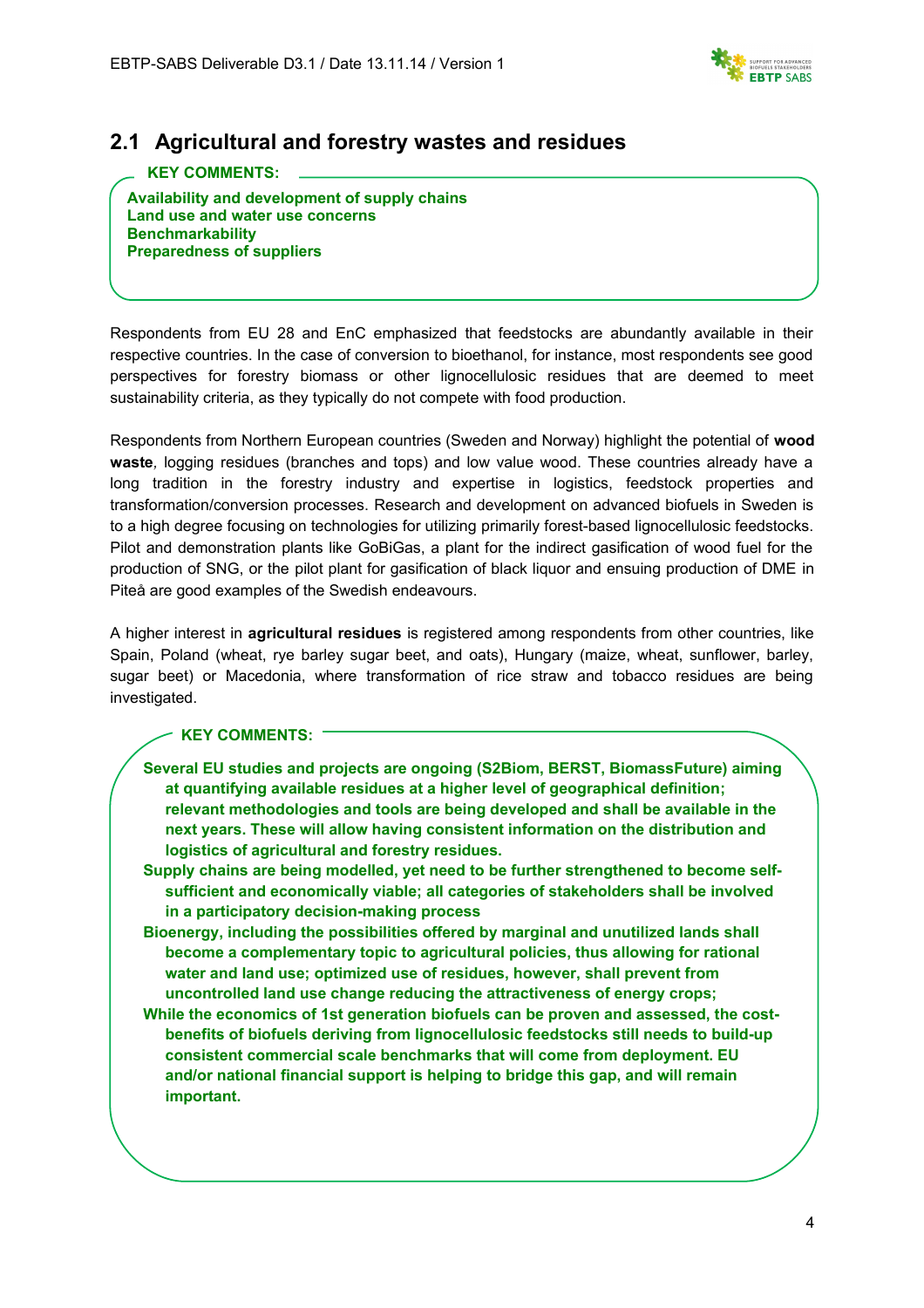

### **2.2 Other waste streams**

#### **KEY COMMENTS:**

**Limited visibility vs. agricultural and forestry residues** 

**Extremely wide and dispersed chain of feedstock providers** 

**UCO and animal fat might also be perceived as a "less green" alternative by the consumer due to negative associations related to fat**

Waste streams are perceived as another promising feedstock, particularly used cooking oil (UCO), animal fats or other organic residues. These oils or fats that are purified after having been used in food processing, and are consequently no longer viable for human consumption - can be used as feedstock for the production of biodiesel for transport or heating.

Article 21(2) of the RED allows Member States to double-count biofuels produced from wastes, residues, non-food cellulosic and lignocellulosic material, towards their 10% national targets of renewable energies in the transport sector by 2020. Thus, for example in the UK, UCO derived biodiesel has been eligible to receive two Renewable Transport Fuel Certificates (RTFC) since December 2011.

Spain and Greece are currently developing collection plans in order to ensure full exploitation of the potential of UCO for biodiesel production. The supply chain of UCO is most typically characterised by many small feedstock 'producers' and therefore requires the establishment of local collection infrastructures.

The 'Wasted' report (MARLINS ET AL.2014) estimates that if all the wastes and residues, including also agricultural and forestry residues that are sustainably available in the European Union were converted only to biofuels, this could already supply 16 % of road transport fuel in 2030. Furthermore, if those wastes and residues are sourced sustainably, they can deliver GHG savings well in excess of 60 per cent, even when taking a full lifecycle approach.

#### **KEY COMMENTS:**

**UCO collection consortia need to be strengthened, while UCO collection needs to be supported by appropriate regulatory frameworks including a traceability system Consumers need to be reassured that transformation of waste streams is safe, economically viable and as "green" as other options**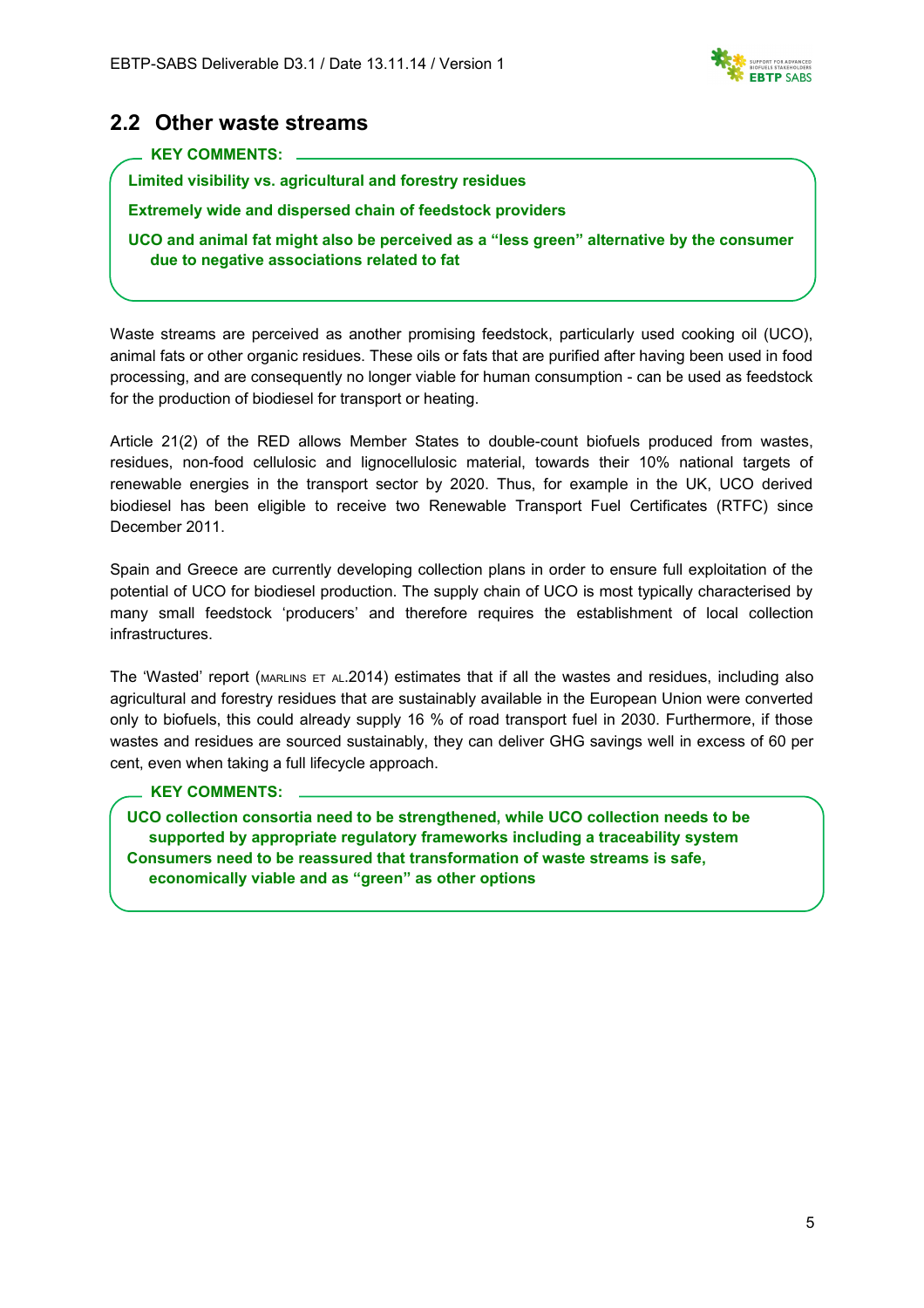

### **2.3 Competition for sustainable feedstocks from bioenergy and bioproducts**

| Competition between several end-use options could deter investors                                                                                                             |
|-------------------------------------------------------------------------------------------------------------------------------------------------------------------------------|
| Competition between sectors of the Bioeconomy could trigger a "supply bubble"                                                                                                 |
| Lack of coherent national Bioeconomy development plans                                                                                                                        |
| Uncertain absorption capacity of the market                                                                                                                                   |
| Feedstock producers need to be reassured that additional costs deriving from mobilizing<br>agricultural/forestry residues will generate stabile income and long-term benefits |

Forest-based feedstocks or agricultural residues do not directly compete with the production of food or feed, but could compete with other "traditional" uses or, even more evidently, with conversion pathways that are being developed by the emergent Bioeconomy sector.

In several regions of Central and South-East Europe, for example, woody biomass is still the main fuel for heating at the household evel. In the current economic conjuncture, it is likely that the fuel switch, and the consequent release of biomass potentials, will be gradual.

Notwithstanding policy initiatives that might facilitate the process, unless industrial players intervene massively to channel relevant amounts of biomass to biofuel plants, it might take several years to change the consumption patterns from the current extensive individual use to basic collective use (district heating), and subsequently to advanced forms of collective utilization (Combined heating and power (CHP) and liquid biofuels). Some initiatives of this kind seem to be upcoming, yet it is likely that a great deal of biomass will be channelled to locations in the EU. Another concurrent use that is likely to be developed owing to high demand from the EU and (comparatively) lower CAPEX is that of agropellets. Biorefinery products are still to be developed at full potential.

The potential of energy crops is generally highlighted, even though uncertainty in the EU regulatory frameworks is seen as a hurdle to full-scale development. Moreover, energy crops are unlikely to meet sustainability criteria, while causing ILUC and water use changes. Great potential for the development of energy crops is identified in marginal and unutilized lands; it shall be noted, however, that utilization of these would require relevant investments in agricultural mechanization and the definition of specific policies (e.g. propriety rights). The public opinion might also hinder the utilization of marginal lands on the grounds of wildlife preservation.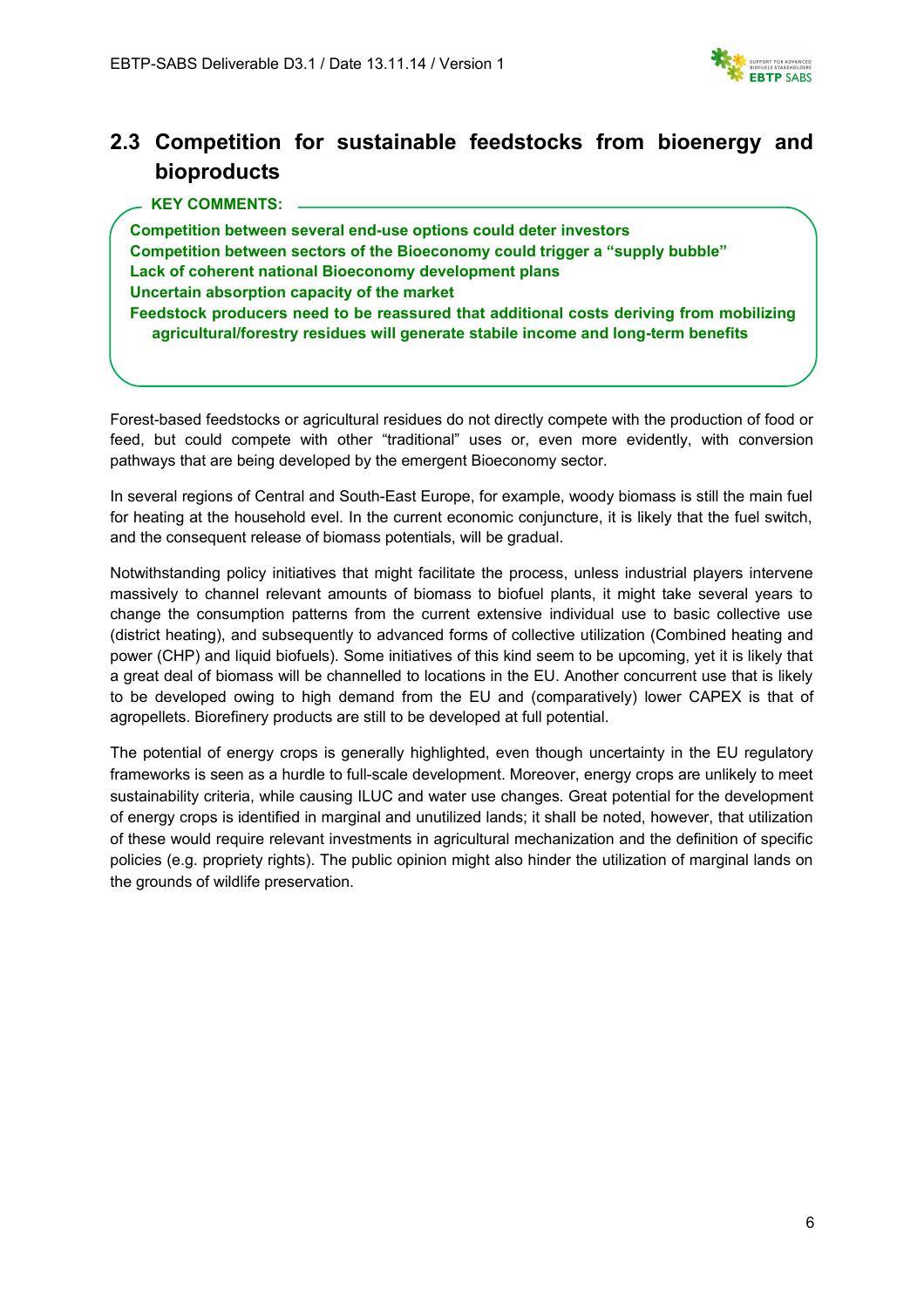

#### **KEY COMMENTS:**

- **The creation of local biomass markets will allow stabilizing prices, making biomass available for multiple end-uses; eventually, incentives schemes linked to overall GHG reduction might favour advanced transformation paths.**
- **Relevant regulatory work is needed to support biomass producers, with particular regards to contracts regulating feedstock uptake (e.g. framework contracts); the creation of public/cooperative feedstock repositories might support innovative trading options.**
- **Comprehensive national policies (biomass action plans or Bioeconomy action plans) shall define most effective and sustainable algorithms of biomass utilization in a multiannual perspective through appropriate emission targets, energy mix objectives and relevant incentives/disincentives (based on real life: useless to say biomass could be converted into anything advanced if there is no relevant industry, and it is unlikely that investments will be made in the next decade…)**
- **Industries and research institutions shall improve communication highlighting complementarity of end-use solutions; the actual mix (liquid biofuel, CHP, bioproducts) will be determined by policies and/or markets.**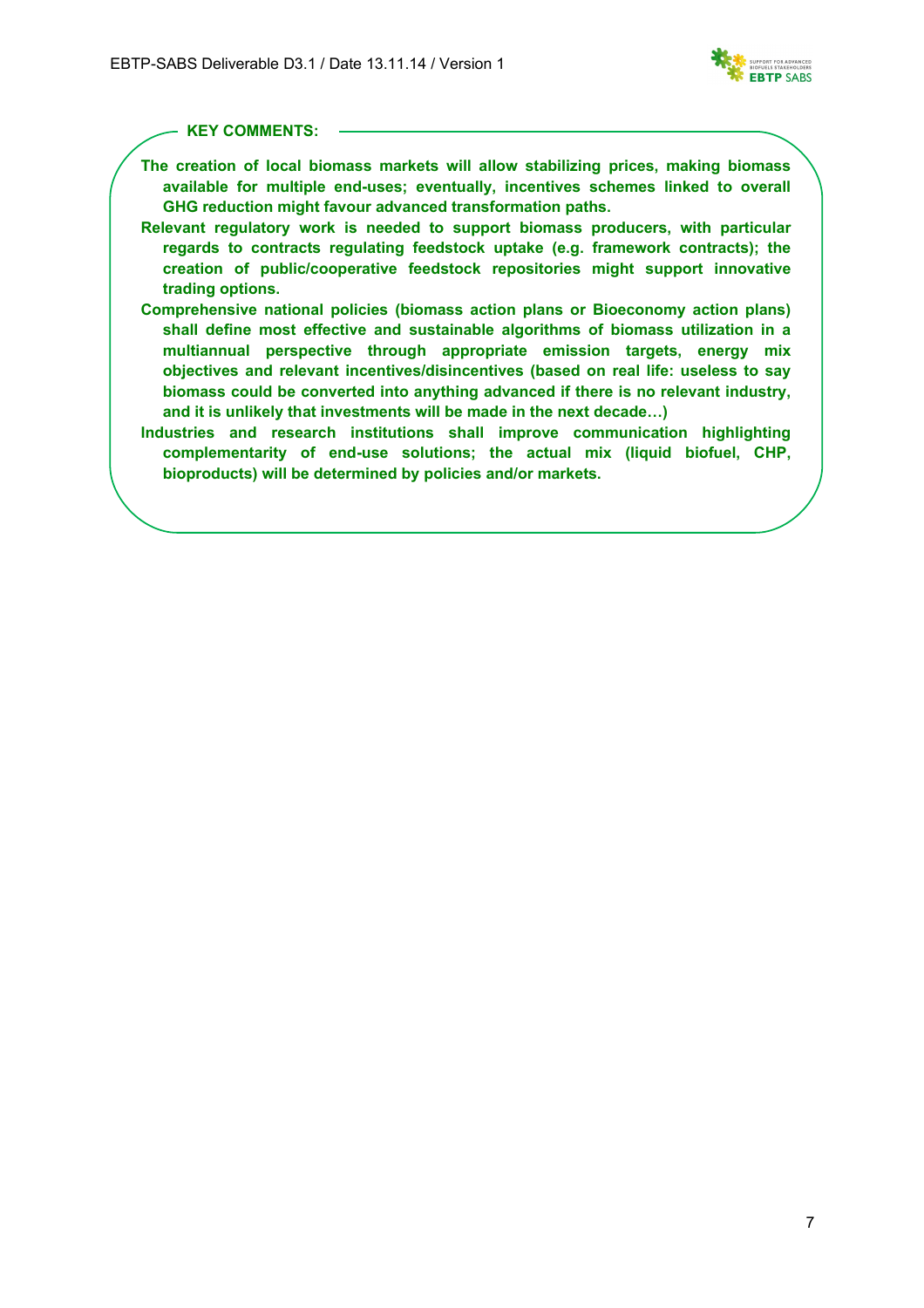

### **3 Regulatory frameworks and initiatives to promote supply of sustainable feedstocks**

#### **KEY COMMENTS:**

**Uncertainty of EU regulations in the medium-term Lack or inconsistency of national legislation & strategies Heterogeneous and sometimes contradictory non-governmental initiatives**

Respondents have been univocal in prioritizing stable EU and national regulatory frameworks as a fundamental pillar in the construction of an advanced biofuels industry and markets; unchanging medium- to long-term perspective is particularly relevant for extensive investments required to deploy advanced biofuels technologies.

Besides a certain degree of changeability in the definition of advanced biofuels, respondents specifically indicated that the legal framework should focus on feedstock sustainability, rather than on regulating or endorsing the use of specific biomass fractions. One positive example could be that of the UK Renewable Transport Fuel Obligation that sets rules on feedstock eligibility, banning materials that have been harvested from areas of high biodiversity or peat lands, and establishes reward levels basing on feedstock origin and type (e.g. bioethanol from wheat gets one certificate per litre of blended biofuel, while bioethanol from advanced processing of biogenic wastes is double-counted).

As of mid-2014, the increase in biofuel production in EU MS seems to be generally market driven and linked to the growth in fuel demand deriving from compulsory blending. Several countries do not have binding sustainability certification; this is not the case of Hungary, where the International Sustainability and Carbon Certification (ISCC) system is compulsory for biofuels. Several other voluntary schemes are implemented by producers, an overview on the different voluntary schemes can be found as annex 2. Support to innovation and market development of biofuels is often limited to research and development, with no specific instruments targeting road freight, aviation and marine transport. Again, there are examples of good practice, such as that of Germany that established a specific funding programme to support the production of sustainable biomass. Autonomous Province (AP) of Vojvodina (Serbia) is developing solutions that shall favour the strengthening of biomass supply chains, even if mainly for combustion/CHP, namely: a Regional Biomass Action Plan complemented by an inventory of energivorous LPUs and detailed mapping of biomass availability in municipalities. The idea is to create the conditions for public or private investment into the substitution of obsolete boilers to biomass based technologies. This will of course favour combustion and CHP, rather than Advanced Biofuels; the former solutions are considered feasible in the medium term and thus politically rewarding, while Advanced Biofuels are not perceived as a priority. From the perspective of cost/benefit, the impact of Advanced Biofuels seems to be less attractive. In addition, the administration of AP Vojvodina is considering establishing a network of facilities for storage of agricultural residues that, at least for the first years of operation, shall be free of charge for farmers, thus creating the bases for local biomass trading. From many points of view, this approach seems adequate, since it (tries to) create the conditions for the utilization of agricultural residues, leaving to the market to determine the transformation path.

At the time of assessment, there are no specific initiatives in targeting the transport sector in Hungary or Greece, with the exception of gradually decreasing national subsidies for FAME in the latter country. On the other hand, in both countries financial support is made available for research, e.g. through the "Competitiveness" programme, which is co-funded by the EU and the Greek government (e.g. "SustainDiesel" [\(www.sustaindiesel.gr\)](http://www.sustaindiesel.gr/) aiming in integrating WCO in existing refineries, and "Microalgae-By-Products" targeting in saline microalgae based technologies for biofuels and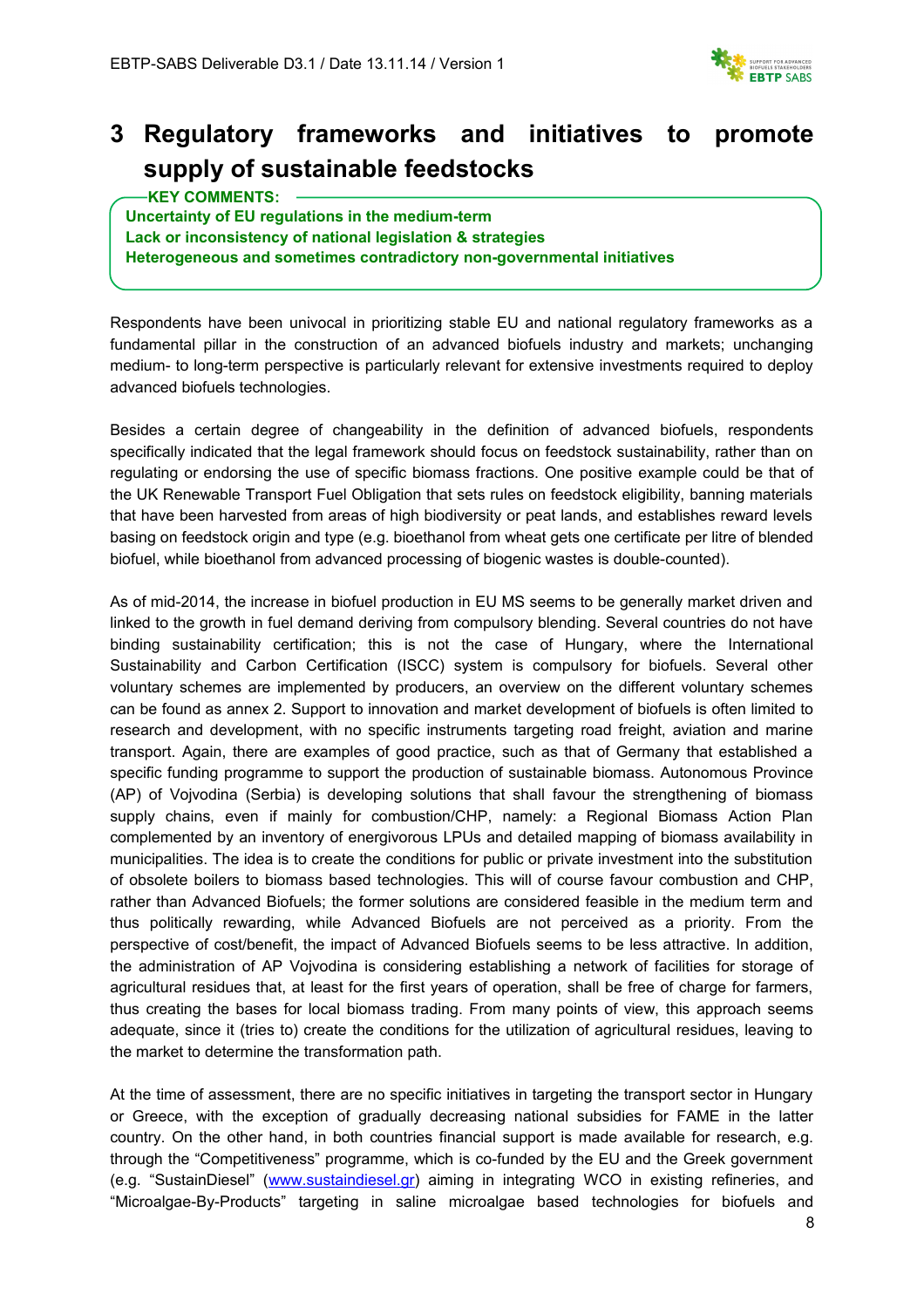

biochemicals production; both projects are industry driven and have high potential of industrial implementation).

#### **KEY COMMENTS:**

- **The outlook on EU regulations shall be constantly adjusted, as the frameworks could further change.**
- **Bioeconomy stakeholders shall pro-actively contribute to the debate: developing sustainability certification schemes, or contributing to setting-up independent certification bodies**
- **Non-governmental initiatives shall coordinate synthesizing their objectives whenever common grounds could be found.**
- **Biomass action plans shall be developed at national / regional level, thus providing stakeholders and investors with coherent frameworks and stable perspectives.**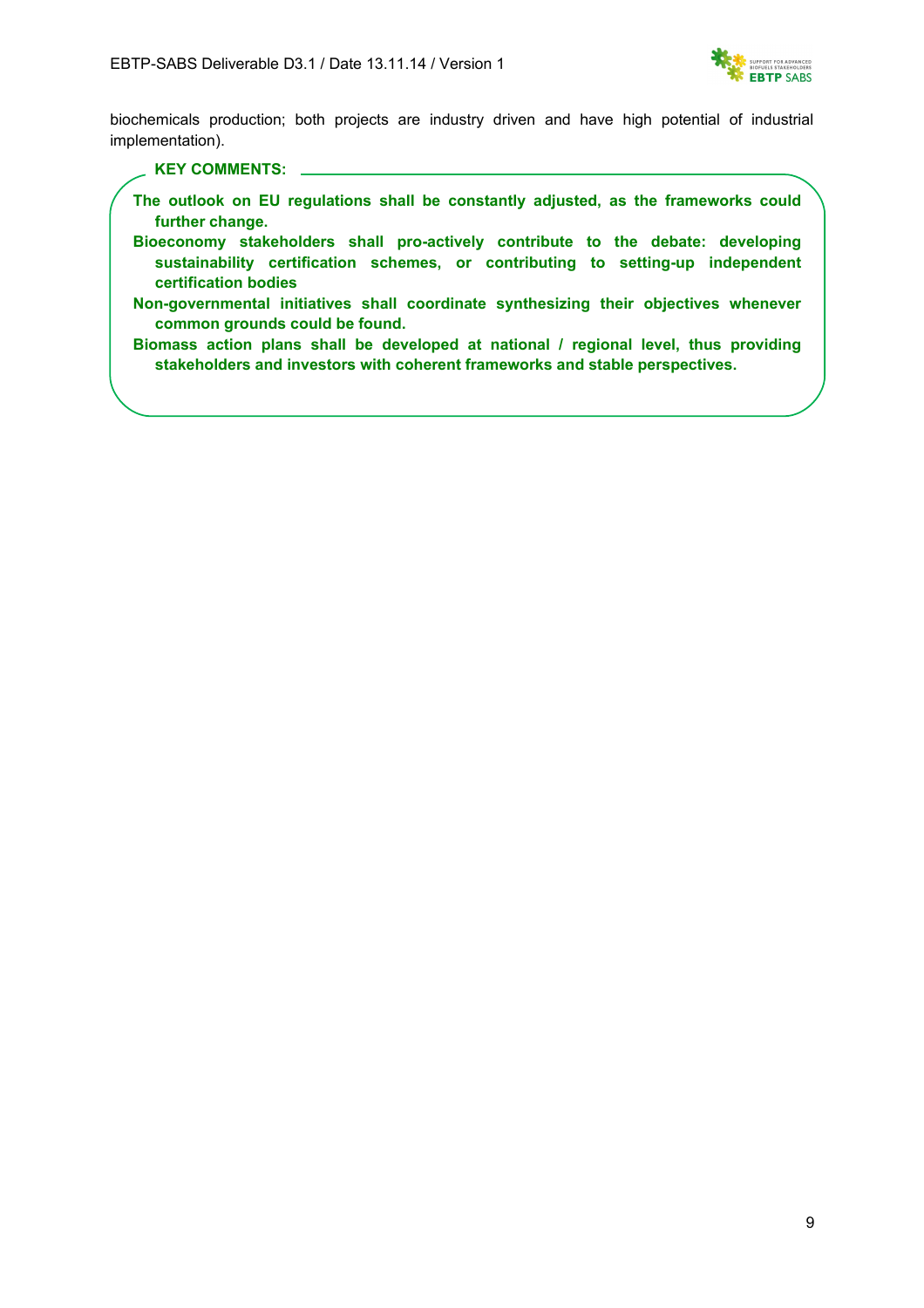

# **4 Demonstration of innovative advanced biofuels technologies**

 **KEY COMMENTS:**

**Limited targeted national support Limited indirect support (dedicated training, incentives for GHG reduction, etc) Necessity to ensure real impact on local economies Limited absorption capacity of available EU funds in many countries Limited willingness to commit to long-term loans in an unpredictable economic conjuncture and unclear specific policy environment**

In both EU28 and EnC there is only limited access to **national funds** for the demonstration of advanced biofuels. Many countries have obsolete support schemes for the industry, focusing predominantly on facilitating export, or on the preservation of existing jobs (instead of supporting the growth of new employers). Some limitations deriving from state-aid regulations might be also deterrent.

There are positive exceptions, however: the British Department for Transport (DfT) has recently announced that in mid-2014 a £25m (around €30m) fund aimed specifically at the demonstration of advanced biofuels shall be launched. The DfT has also completed a feedstock sustainability study for advanced fuels platforms, with identification of potential feedstocks and their costs. In Sweden, support for demonstration of biofuel technology has mainly been granted on a project basis. Plants have been funded through public-private partnerships, with main financing coming from the Swedish Energy Authority and industrial partners. Only limited financial support for demonstration projects is currently offered in Greece, even though some technologies have been developed in lab-scale with promising results, demo scale projects are needed to validate the results into a more industrial relevant scale. The national investment promotion agency (Enterprise Greece), however, advertises the biomass and biofuels sector as promising and advantageous for foreign investors.

Respondents from Poland, Hungary, Macedonia, Kosovo\* indicated that there is only limited support for commercial demonstration of innovative biofuel pathways, in addition to generally low investment capacity of the private sector. However, some funds at national level are made available in the form of support to innovative SMEs; moreover, it should be noted that in EnC countries significant support might be channeled through bilateral and multilateral cooperation programmers (IPA II, ENPI, H2020; ODA and bilateral credit lines; IFIs, and particularly the WeBSEFF).

Other research funding is available for advanced biofuels through the BESTF ERA-NET plus scheme. This is a bioenergy demonstrator programme with particular focus on bioenergy and advanced biofuels. Project selection can be difficult as funding agencies around the EU have different interpretations and priorities, but overall it is probably the current leading bioenergy demonstrator programme available for advanced biofuels.

Respondents expressed high hopes for the access to European funding (Era-Net Plus, NER, etc.), especially from countries like Spain or Greece, where the economic conjuncture limits significantly public spending, and consequently national funds for demo or flagship plants. Demonstration plants as well as other demonstration activities are not the priority of public support schemes in Europe.

Biofuel production in general has been supported by tax deductions, or the implementation of quota systems in accordance with the European regulations on the use of renewables energies in the transport sector. Respondents strongly agree on the fact that future development of new biofuels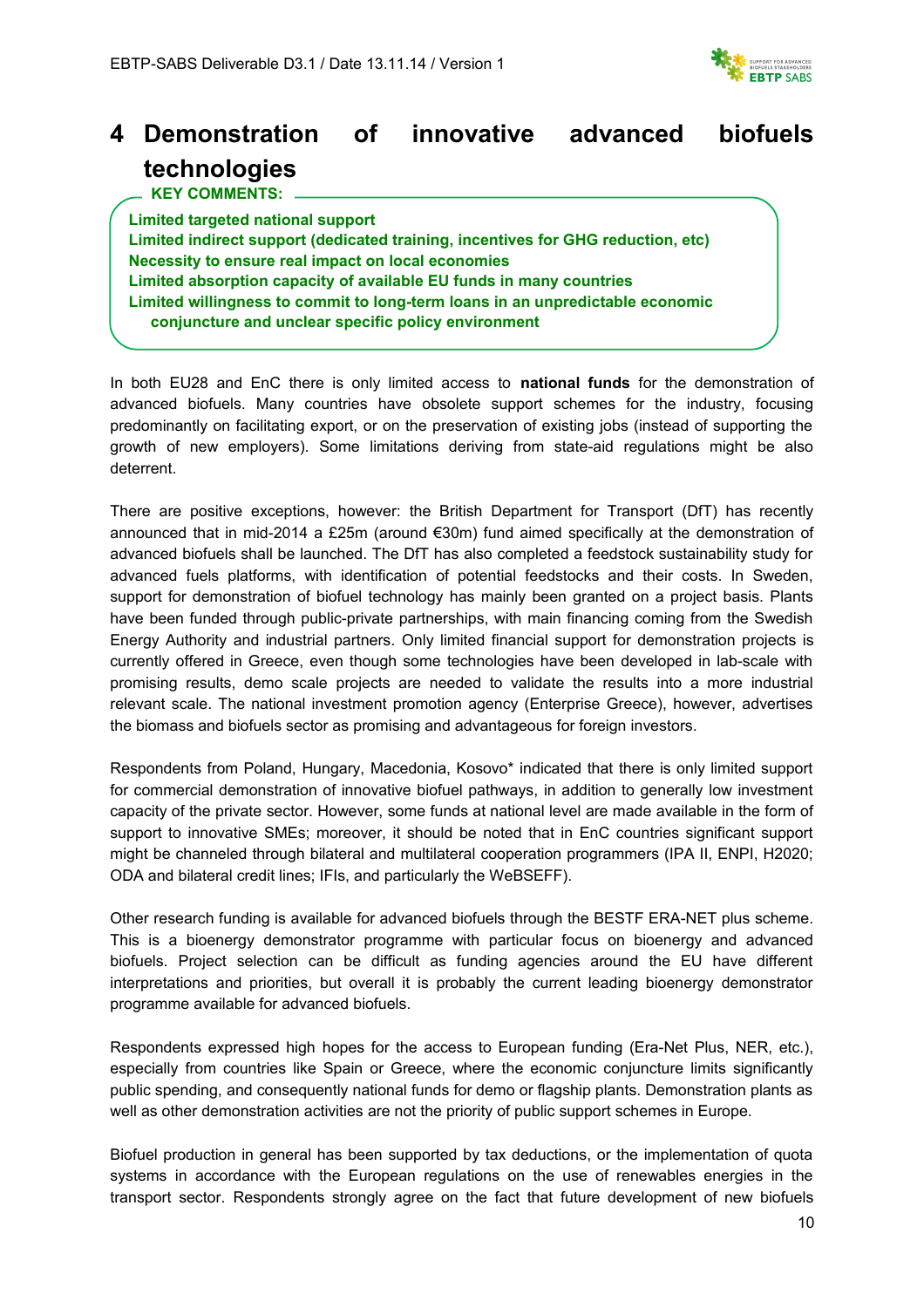

technologies depend on stable political situation and unchanging legal frameworks. Political instability and policy changeability prevent investors from supporting the deployment of advanced biofuels technologies.

#### **KEY COMMENTS:**

**Further promotion of and awareness raising on available funding.**

- **Necessity to strengthen cooperation with investors in order to develop specific instruments for the sector.**
- **Promotion of local PPPs and innovative cooperative schemes between feedstock providers and the industry.**
- **Promote innovative forms of indirect support and instruments to strengthen the sector (e.g. guarantee fund for loans in the bioeconomy, tax incentives…)**

**Support EU MS and EnC Countries in developing projects so to take advantage of available funding opportunities (awareness, capacity building)**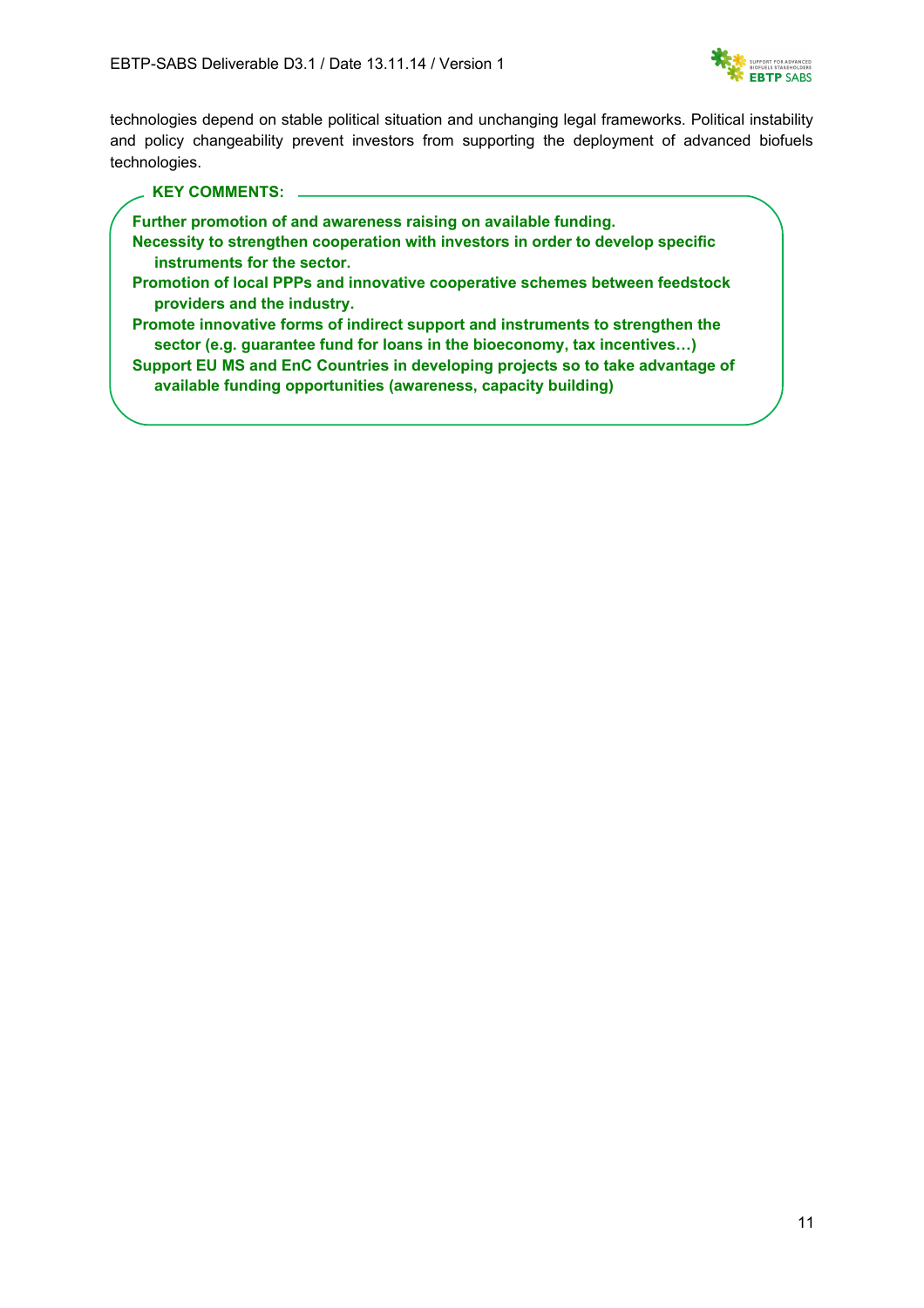

# **5 Impact of EC policies on commercial deployment of advanced biofuels**

 **KEY COMMENTS:**

**Uncertainty of EU regulations and trends in the attitude towards biofuels EU policies perceived as incoherent (e.g. supporting diverse solutions for transport, or alternative uses of biomass) Sensitive implementation of EU regulations at national level taking into account different cases**

As already mentioned, the EU policy has significant influence on national policies, and consequently on the funding and development of advanced biofuels. Respondents see any uncertainty as an obstacle. Currently, two main issues are responsible for their concern: the ILUC proposal, and the 2030 proposal from the EC.

The ILUC approach relies on the assumption that the cultivation of energy crops on agricultural land may displace existing agricultural production, causing land use change in another location. This might occur in a neighbouring area or even in another country hundreds of miles away, where an area of high biodiversity (and high levels of "stored carbon") might be cleared to make more land available for growing food crops. Since 2008, there has been much debate about the assumptions made and methods used to establish the impact of Indirect Land Use Change. However, there is a consensus that land use change is very complex and affected by a wide range of factors, not only biofuels. The EC suggested in October 2012 the inclusion ILUC factors in reporting by fuel suppliers and Member States of greenhouse gas savings of biofuels and bioliquids.

Respondents from Hungary are concerned about the achievement of the 10% target for RES in transportation in 2020, because the changing legal environment in the EU can cause uncertain and unpredictable environment for the investors and the stakeholders of the biofuel market. A National Renewable Energy Action Plan (NREAP) has been drafted in Macedonia, together with a general strategy for the exploitation of RES; subordinate legislation on fuel quality is approved, as well as biodiesel standards. However, there are no studies examining the potential and socio-economic impacts of biofuel production. Kosovo\* approved the NREAP which sets a 25% target for RES, with 10% biofuels by 2020; moreover, subordinate legislation has been issued defining RES targets (the adoption of similar acts regulating sustainability criteria and certification systems is envisaged in the second half of 2014). Apparently, in neither Country there is particular concern as regards the ongoing debate at EU level.

Reportedly, the uncertainty on the RED and biofuels targets is preventing further development of the liquid biofuels markets in Greece. Moreover, declining fiscal incentives is causing the biofuels (primarily FAME) production to depend on cheaper feedstocks of lower quality (imported oils, waste lipids), which leads to final products of reduced quality. Respondents suggest including more flexible approaches, allowing a larger infusion of biomass in the transportation sector. For example, the integration of liquid biomass within existing refining units is currently limited due to the lack of legislation that can compensate for bio-based or even decarbonisation credits.

#### **KEY COMMENTS:**

**Promote harmonization of national legislation and equal conditions for development across EU**

**Support the promotion of bioenergy across all relevant EU policies (structural funds, agricultural policy, transport)**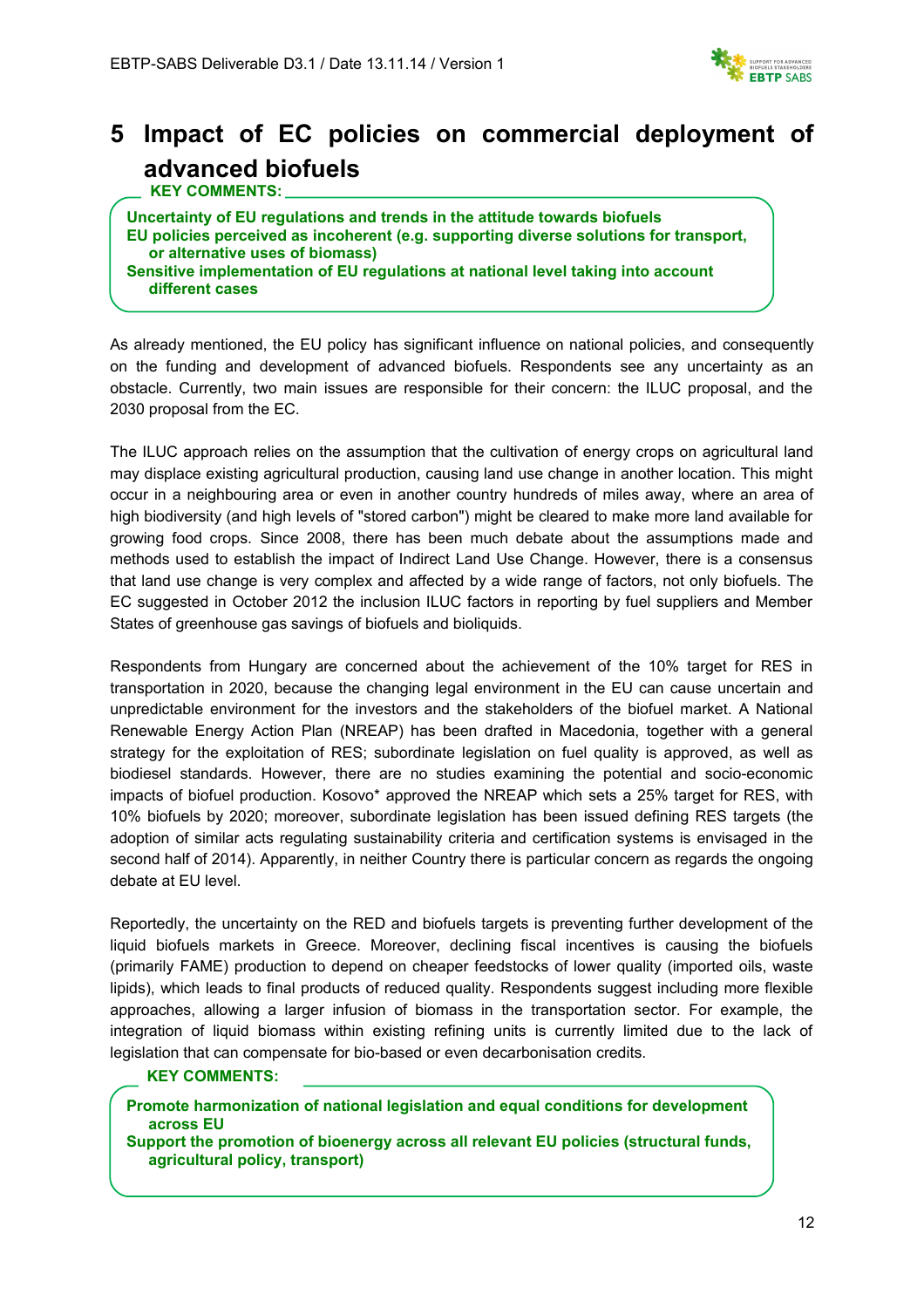

# **6 Mechanisms to improve market development and stimulate investors' confidence in advanced biofuels**

| Stabile regulatory framework and standards to build investors' confidence                                                                                                            |  |
|--------------------------------------------------------------------------------------------------------------------------------------------------------------------------------------|--|
| Local schemes to support industries that foster local economies, create jobs, etc.                                                                                                   |  |
| Measure to facilitate market access of end-products, including fuel/fleet switch in<br><b>Local Public Utilities (LPU)</b>                                                           |  |
| Measures to mitigate market distortions deriving from incentives and/or trade<br><b>barriers</b>                                                                                     |  |
| Measures to promote predictability of supply, including soft measures, such as<br>innovative contract typologies, administrative support, agreements with banks,<br>insurances, etc. |  |

All the previous mentioned issues influence **investor confidence,** which is a main driver for commercial deployment of advanced biofuels in Europe. To achieve an investor friendly environment, a long-term stable policy at EU and national level is needed. The ongoing debate on sustainability needs to be settled by finding a recognised standard, which applies for all biomass sectors.

The **mechanisms to facilitate market access** are as well strongly linked to the political framework set by the EU. The increase in biofuel production in Poland, for example, is market driven and linked to the growth in fuel demand deriving from compulsory blending. Similarly, there are no specific initiatives in targeting the transport sector in Hungary or Greece, with the exception of gradually decreasing national subsidies for FAME in the latter country.

Some other countries have specific initiatives targeting specific end use options. For example, the Spanish Initiative for Biofuels in Aviation (bioqueroseno.es) aims to support the production and use of bio jet fuel, also by mobilizing policymakers to develop specific policies and measures. Avinor, a company fully owned by the Norwegian Ministry of Transport that is responsible for planning, developing and operating the Norwegian airport network, has published a report on the potential for biofuels in aviation (AVINOR 2013). Norway also supports research and innovation in advanced biofuels through the ENERGIX program that is a key instrument in the implementation of the national RD&D strategy, Energi21, as well as for achieving other energy policy objectives (one of the funded projects focuses on advanced biofuels for marine transport.)

It shall be noted, however, that the economic crisis is causing a constant decrease in the consumption of transportation fuels (except for LPG) in some countries. In Italy, for example, -6% was recorded for petrol, and -3% for diesel in 2013 on a yearly basis (the figures for 2012 are even higher). This might prevent oil companies investing money if not strongly compelled by the legislator, since their overall profit is shrinking (for investors this might be more or less the same).

Therefore, respondents proposed that a quota system is developed based on the GHG reduction of each biofuel used, rather than on volumes. The possibility to implement such systems in the RED and FQD should be further investigated. The introduction of specific incentives for advanced biofuel production has been proposed in Sweden. The proposal foresees a price incentive for fuels from certain feedstocks (waste, cellulose, hemicelluloses, by-products) during the first 12 years, depending on actual fossil fuel prices, guaranteeing a predictable total price (on the condition that the fuel can be sold on the market). The premium would be financed by a fee from all transportation fuel suppliers to the Swedish market.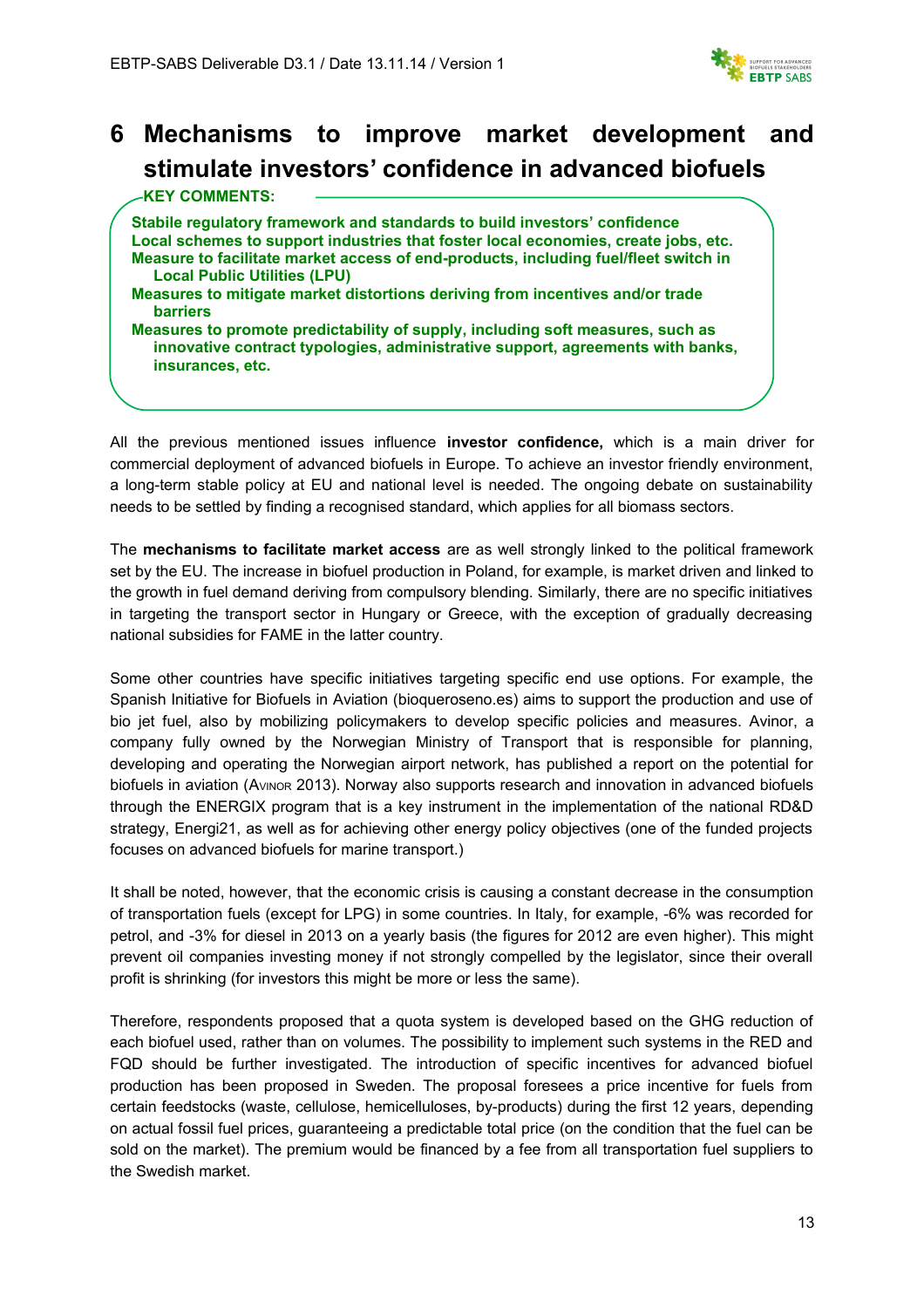

#### **KEY COMMENTS:**

**Stable policy framework Coherent national policies in line with EU policies**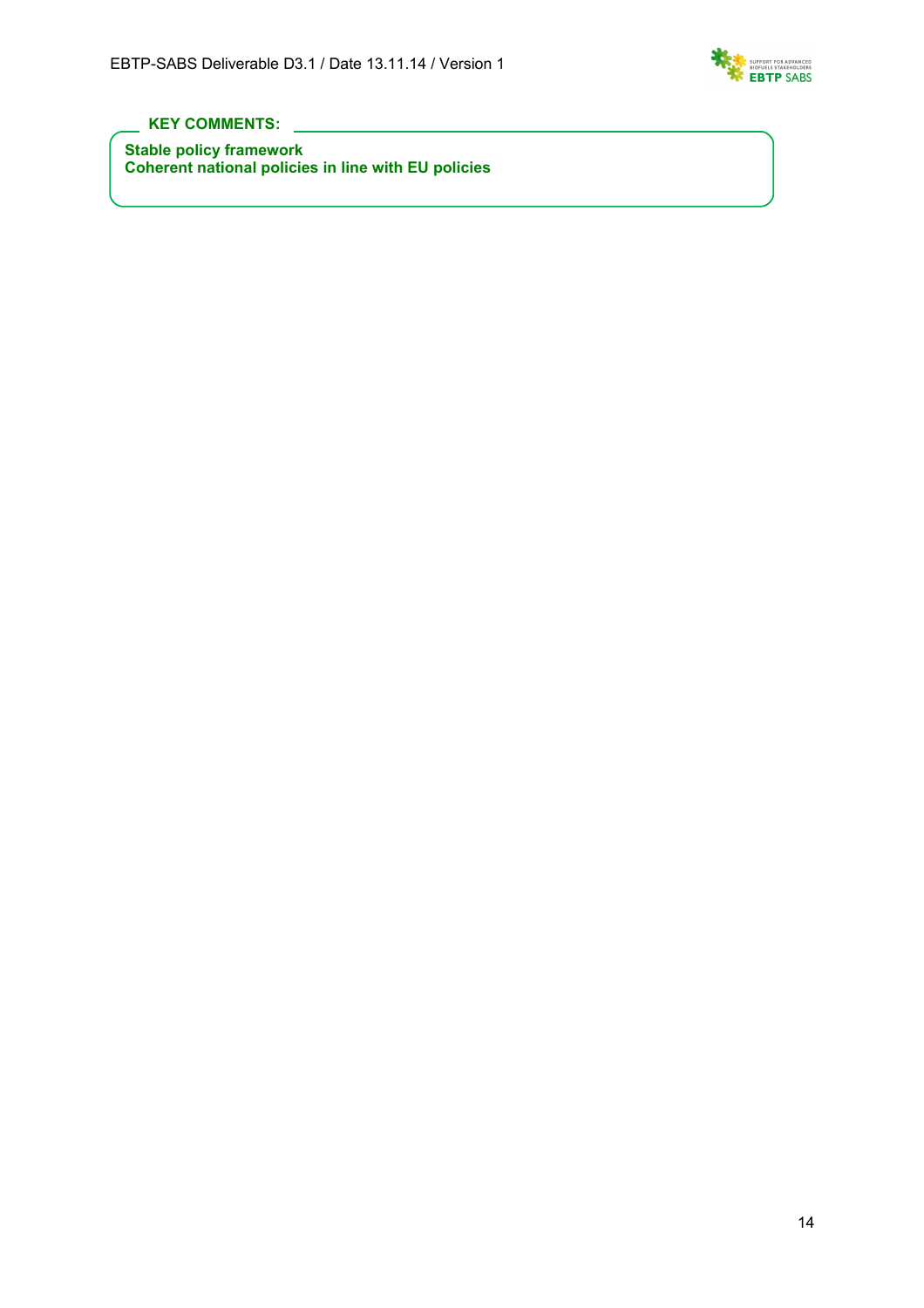

# **7 Improving confidence in biofuels: consumers and media to political decision makers and value chain participants**

 **KEY COMMENTS:**

**Food vs. Fuel dichotomy still an issue Car owners' confidence needs to be strengthened The debate shall be "streamlined" to be divulgated to a broader non-specialized audience Sustainability has to be demonstrated at each step with out-and-out transparency Policymakers must be reassured that promoting biofuels will not have a boomerang effect on their careers**

In some countries, biofuels have often a negative reputation owing to one-sided media coverage. One respondent from the Netherlands stated that the general sentiment for biofuels is not good due to ongoing debates about the sustainability of food-crop-based biofuels. The resulting indecisiveness hampers also the development of better performing biofuels in the Netherlands. Apart from the fact that the private motorist is very concerned about fuel cost and the performance and reliability of his car the consumer is also influenced by the media and the ongoing debate about 'fuel vs food'. Sustainability criteria have been established to stabilise the **consumer confidence** in advanced biofuels. A French respondent pointed out that the main interest centre of the public is mostly linked to the economic situation. Thus if the scarcity of oil cannot directly been seen it will be difficult to insert the feeling of need for biofuels into the head of the consumer.

The EU Renewable Energy Directive (RED) sets guidelines for the certification of sustainable biofuels thus conveying the message that new technologies avoid competition between food and fuel, and reduce the effects of ILUC. The EC also recognizes a number of voluntary certification schemes developed at national or sector level, such as the production standard "Bonsucro" that aims at improving environmental and social impacts of sugarcane production, the "International Sustainability & Carbon Certification System" (ISCC) developed in Germany, or the voluntary industry protocol "2BSvs" which is broadly used in France for all types of biofuels. Voluntary schemes are used for biofuels and bio-liquid production in Latvia. There is no national sustainability certification for biofuels and bioliquids in Spain, but production does comply with voluntary schemes to demonstrate compliance with the EU standards. Responses from Poland, Hungary, Macedonia, Kosovo\*, Greece are heterogeneous, mainly depending on the status vis-à-vis the EU. Poland, Hungary and Greece shall comply with EU legislation. However, sustainability certification is not part of the Greek legislation, while the ISCC sustainability certification for biofuels is compulsory in Hungary. There is no certification and validation of sustainable biofuels implemented in Kosovo\*, but subordinate legislation governing biofuels and compulsory blending is being drafted. The legal framework is apparently more robust in Macedonia, where several by-laws regulate biofuels, with blending rates set at 15% and quality controls entrusted to accredited laboratories. As both the road vehicle and oil industry work on a multinational scale, a common view in EU is needed.

The discussion on sustainability is based on different expectations from different stakeholders. EU and interested NGOs have recently created a hostile environment for biofuels, national policy makers have followed. The public is less aware of the difference between 1st generation and advanced biofuels, and a communications campaign would help once the policy is clearly defined. On the other side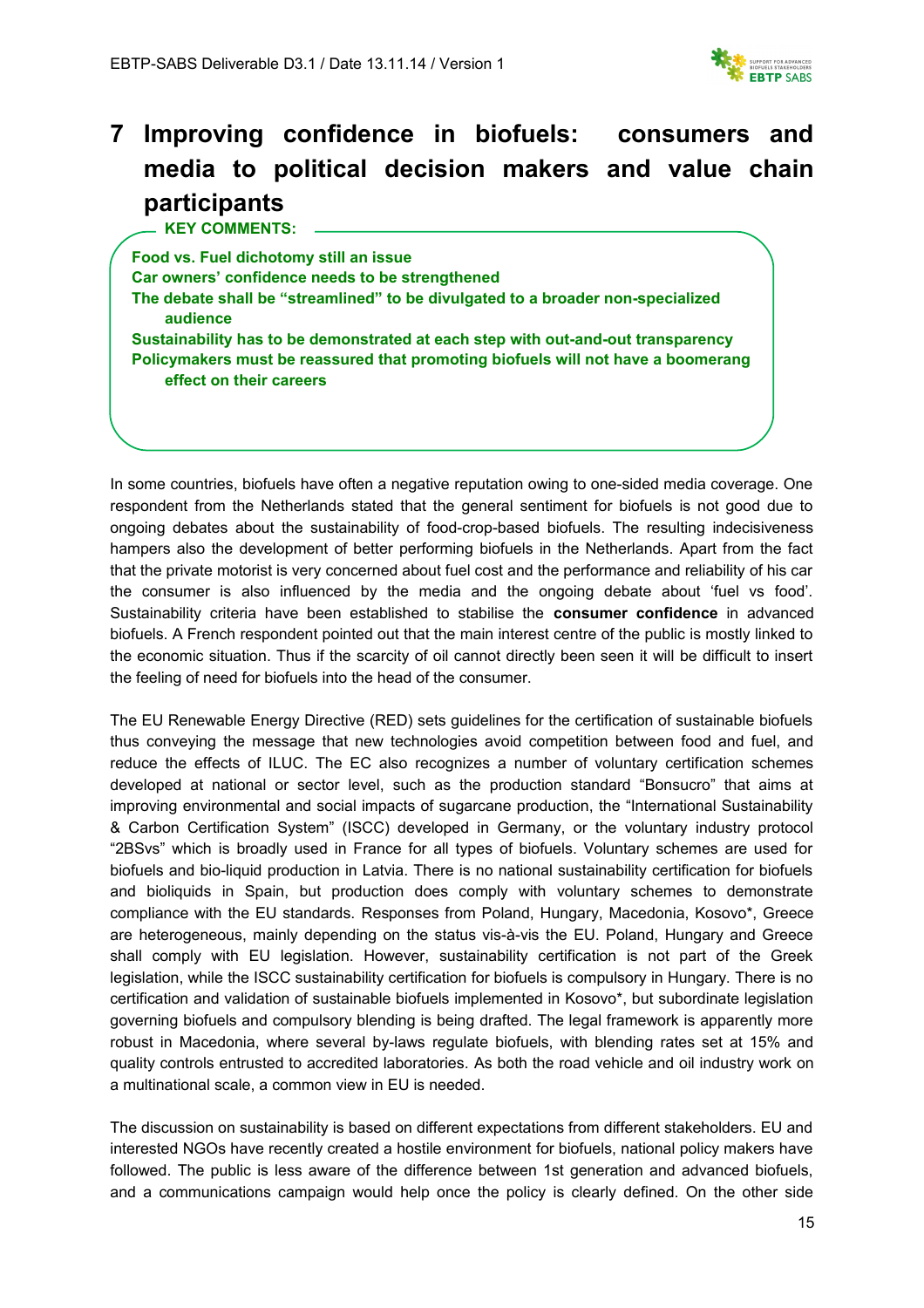

feedstock and technology suppliers have a good level of understanding in the biofuel sector, although upstream suppliers remain cautious due to the low roll out rate of advanced power and biofuels plants. But important investors have less of an understanding of the technology platforms and will default to low risk scenarios which don't include advanced biofuels as the returns are too low. Thus, the investment incentives are rather low.

The media rises most of the time the question of the sustainability of biofuels. One respondent stated that sustainability is not reached only by communication and informing about this issue but by well adapted production processes starting by plant breeding, production, harvest, processing and downstream processing. Instruments and methods are in place to prove the sustainability. In general, the awareness and knowledge amongst investors, policy makers and the public is too low and needs to be fed with unbiased information to promote the development of advanced biofuels.

**KEY COMMENTS:**

**Promote information on the safety of biofuels from the car owners' perspective (involve producers? It has worked well with LPG and bi-fuel cars) Promote information campaigns on the positive impacts of biofuels on rural development (farmers' perspective) Reassure most committed public (hence the most ideological and difficult to tackle) that biofuels are actually sustainable to this end, maybe some third party independent certification would be of use (something like fairtrade or organic food labelling)**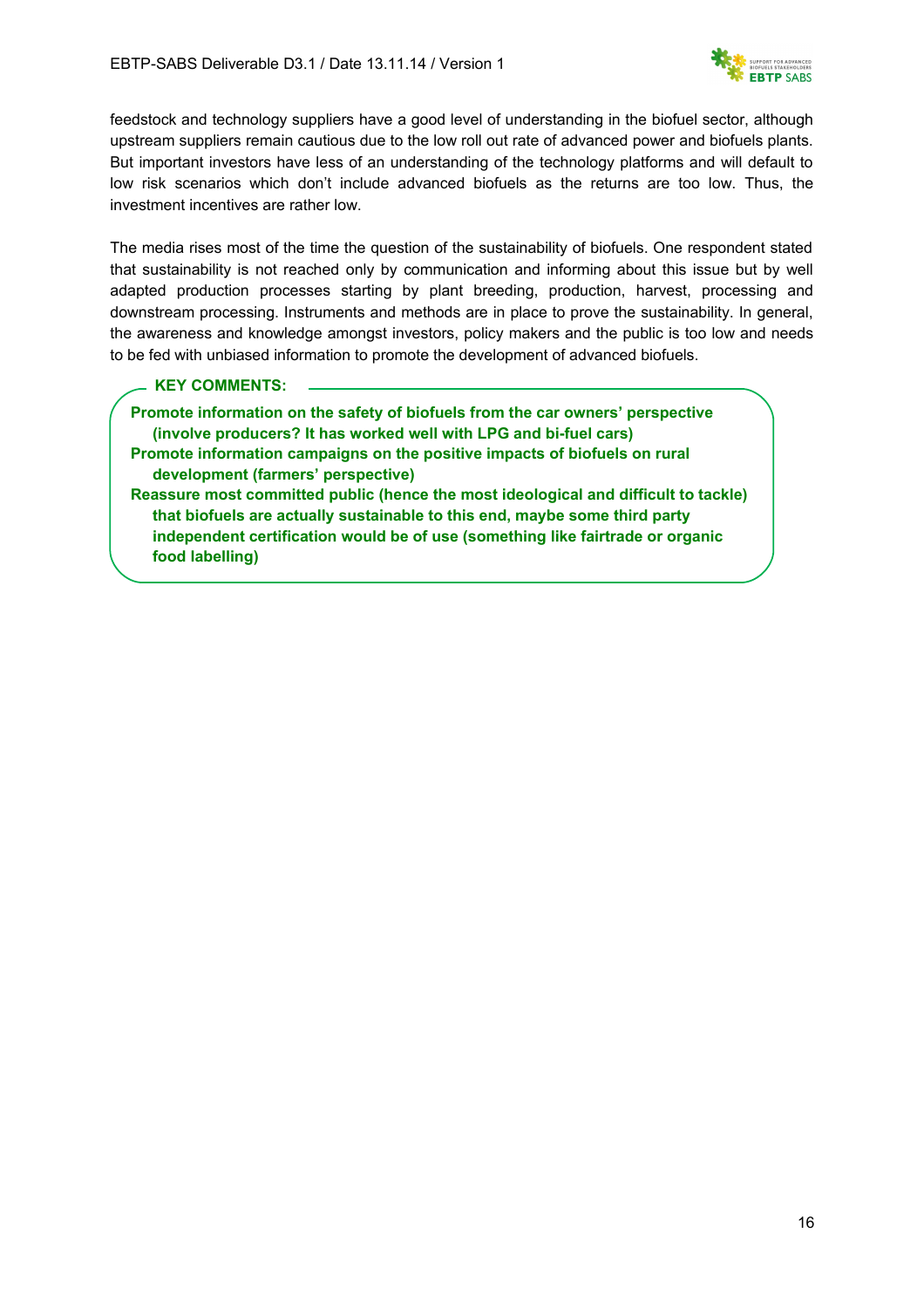

### **8 Conclusion**

The political parameters for the biofuels discussion keep changing. The impact of the removal of binding biofuels targets after 2020, and the ongoing scientific debate about ILUC cannot yet be significantly measured. It will take time for the different EU MS to react and develop national strategies for the deployment of advanced biofuels. There is also this feeling of confusion as to why support for biofuels has been discarded in Europe. Yet there are no medium-term alternatives other than imported fossil fuels. Other more significant land uses, environmental and societal issues (food production inefficiencies, job creation, food and energy security) seem to be totally ignored in the debate.

Over the last years, barriers for these biofuels' deployment have moved from the biofuels technology to policy and financing. Commercialization depends on political leadership and adequate policies, as it is recognized that innovative energy technologies are not yet cost-competitive against conventional biofuels and fossil fuels they aim at displacing. This report tried to identify the national strategies and individual hurdles to the biofuels deployment but trying to gain new insights in this debate from stakeholders is rather challenging as, right now, everyone is focused on the political debate.

Recently, there is a significant interest in electric and fuel cell vehicles, nearly disregarding the role of biofuels. The offer of electric vehicles has increased rapidly due to the CO2 emission goals despite the fact that the average European electricity generation is quite carbon intensive, around 400 g/kWh. There are no real incentives for vehicles capable of running on biofuels therefore incentives to produce E85/FFV vehicles seem to fade away. Also, the fact that ethanol and FAME are not fully compatible with the existing or new vehicles needs to be solved from the car manufactures. This development can also be seen in the Directive on the deployment of alternative fuels infrastructure (proposal COM (2013) 18) that is currently being finalized and focuses on EV charging and gaseous fuels (LPG, CNG, LNG and H2). The Directive mentions biofuels but does not set specific requirements for, e.g., E85 refuelling. To bring biofuels them back on the agenda, one main R&D need is to evaluate in which applications biofuels pay-off best. City cars and buses are easy to electrify whereas ocean going ships and airplanes are not. Furthermore, drop-in fuels do not induce extra infrastructure costs or vehicle costs and are good for consumer acceptance. This needs to be taken into account when it comes to future alternative fuels. As a reference, it is needed to compare the true total costs (infrastructure, vehicles, energy) for EVs and gas fuelled vehicles. A clear position on the hurdles of biofuels deployment can only be made once the political situation and ongoing debates are clear for the years to come. For the future deployment of biofuels it is important to highlight their impact on the energy security and not only on the CO2 savings.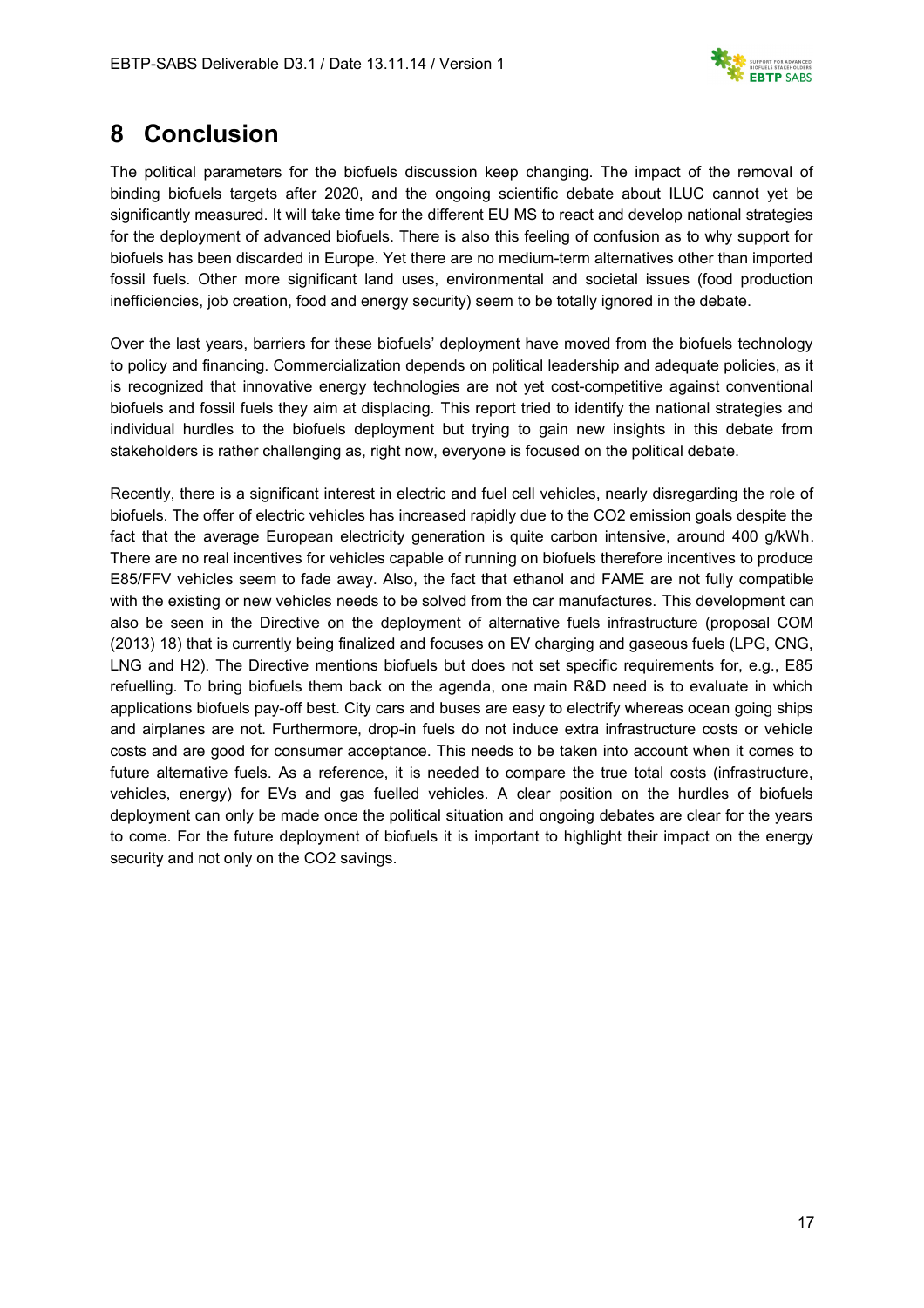

#### **REFERENCES**

AVINOR (2013) Summary Sustainable Aviation Fuels. Available at: [http://www.avinor.no/tridionimages/Biodrivstoff\\_Kortversjon\\_ENGLISH\\_publ%202013\\_04\\_24\\_tcm181-](http://www.avinor.no/tridionimages/Biodrivstoff_Kortversjon_ENGLISH_publ%202013_04_24_tcm181-156307.pdf) [156307.pdf](http://www.avinor.no/tridionimages/Biodrivstoff_Kortversjon_ENGLISH_publ%202013_04_24_tcm181-156307.pdf) [Assessed: 24 November 2014]

EC (2009a). DIRECTIVE 2009/28/EC OF THE EUROPEAN PARLIAMENT AND OF THE COUNCIL of 23 April 2009, Brussels: Office of European Union.

EC (2009b). DIRECTIVE 2009/30/EC OF THE EUROPEAN PARLIAMENT AND OF THE COUNCIL of 23 April 2009, Brussels: Office of European Union.

ELBERSEN, B., STARTISKY, I., HENGEVELD, G., SCHELHAAS, M.-J., NAEFF, H. (2012). [Assessed: 24 November 2014]

MALINS, C., SEARLE, S., BARAL, A., TURLEY, D., HOPWOOD, L., BALDOCK, D., HARRISON, P. (2014). Wasted: Europes Untapped Resource - An assessment of advanced biofuels from wastes and residues. International Council on Clean Transport. Available at: [http://europeanclimate.org/wp](http://europeanclimate.org/wp-content/uploads/2014/02/WASTED-final.pdf)[content/uploads/2014/02/WASTED-final.pdf](http://europeanclimate.org/wp-content/uploads/2014/02/WASTED-final.pdf) [Assessed: 24 November 2014]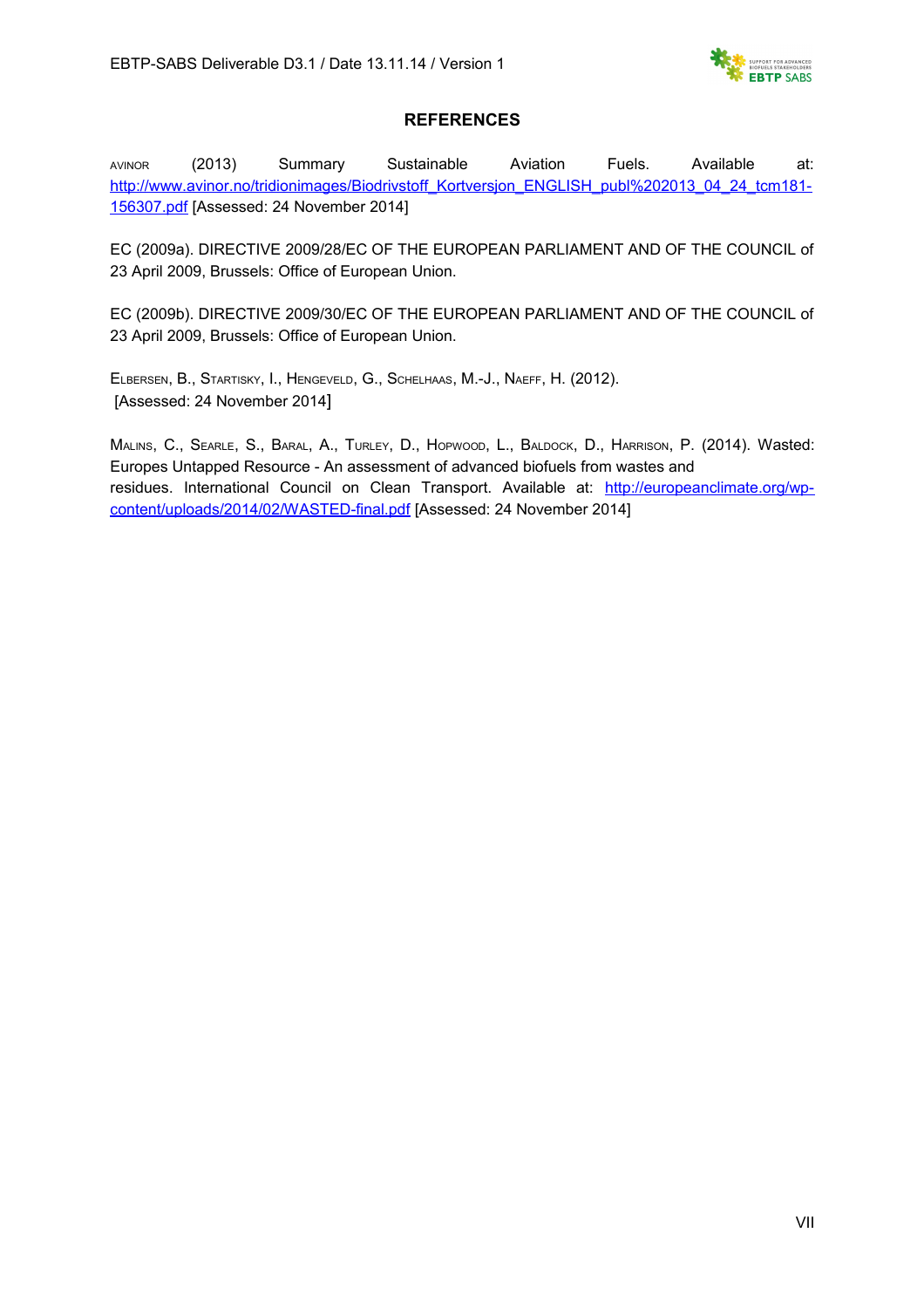

#### **ANNEX**

Annex 1 - Key questions

1. What are the most promising feedstocks for advanced biofuels and bioenergy in *country*. Are specific initiatives being introduced to increase availability of sustainable feedstocks (LC, energy crops, waste streams, etc.)?

2. Is finance and/or support available for commercial demonstration of innovative biofuels technologies in *country*? Some funding options were recently outlined in the SET-Plan funding report http://setis.ec.europa.eu/publications/jrc-setis-reports/set-plan-financialinstruments-report. Which funding options or forms of support are of most benefit to projects in *country*?

3. Is uncertainty about revision to the Renewable Energy Directive and Fuel Quality Directive impacting on advanced biofuels projects in *country*? Would new targets for renewable energy in transport help drive future market development, or is a more flexible approach needed for advanced technologies?

4. What programmes or incentives best support innovation and market development of advanced biofuels in *country*? Are there specific initiatives in sectors such as road freight, aviation and marine transport?

5. Are systems for certification and validation of sustainable biofuels proving effective in *country* and across the EU?

6. Is there a high awareness of advanced biofuels technology among feedstock and technology suppliers, investors, policy makers and the general public in *country*. Would communication campaigns help to improve sustainability across the biofuels supply chain at the national or EU level?